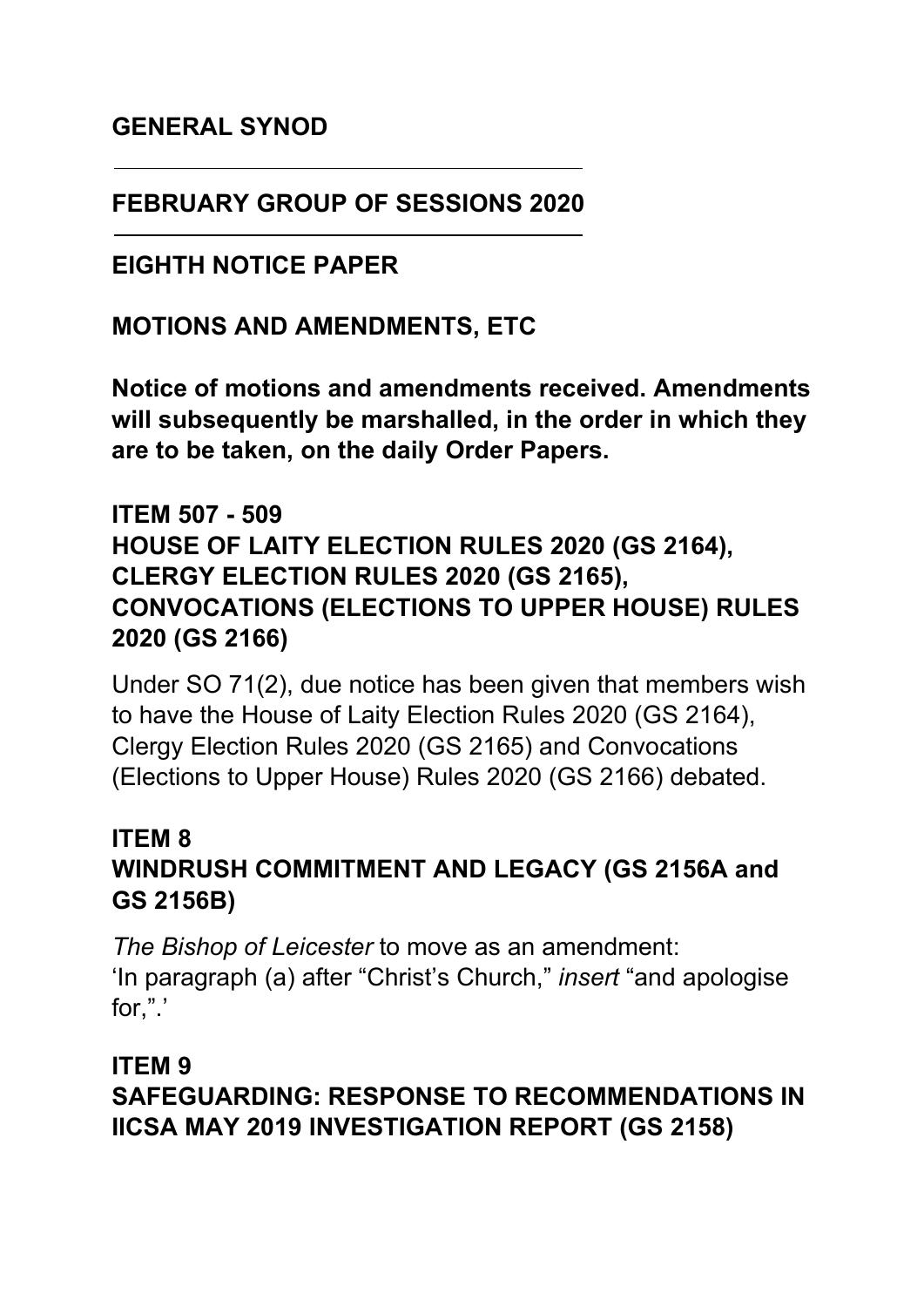*The Bishop of Huddersfield* to move the following amendment– 'After "That this Synod" *insert* "(a)";

At the end insert a semicolon followed by:

- "(b) welcome the statement in paragraph 4.1 of the response that the National Safeguarding Steering Group (NSSG) "remains committed to ensuring that words of apology are followed by concrete actions";
	- (c) urge the NSSG to bring forward proposals to give effect to that commitment that follow a more fully survivor-centred approach to safeguarding, including arrangements for redress for survivors;
	- (d) request that the NSSG keep the Synod updated on the development and implementation of responses to recommendations relating to the Church of England that are made by the Inquiry, including by submitting a report for debate by the Synod not later than July 2021.".'

#### **ITEM 10 CLIMATE EMERGENCY AND CARBON REDUCTION TARGET (GS 2159)**

*The Very Revd Andrew Nunn* (Dean of Southwark) to move the following amendments:

'In paragraph (a), after "dioceses," *insert* "cathedrals".'

'In paragraph (c), after "Diocesan Synod" *insert* "and cathedral Chapter".'

*Dr John Appleby* (Newcastle) to move as an amendment: 'After paragraph (c), *insert*:

"( ) urge all parts of the Church of England to set appropriate milestones for their own progress towards the target in paragraph (a), at suitable intervals aligned with the three year reporting framework".'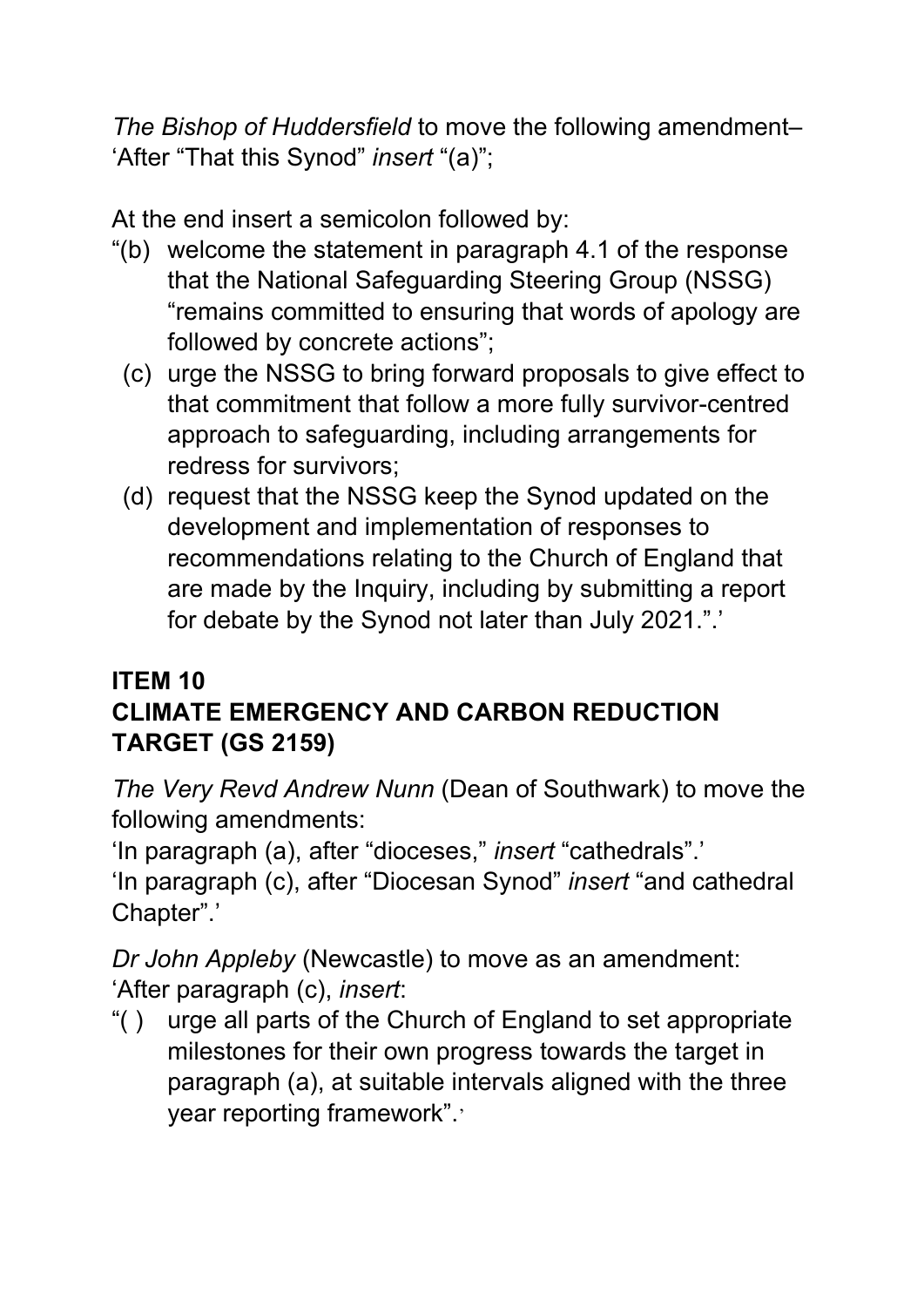*Revd Canon Prof Martin Gainsborough* (Bristol) to move as an amendment:

'In paragraph (a) *leave out* "2045 at the latest" and *insert "*2030".'

# **ITEM 11 END TO PAUPERS' FUNERALS**

*The Revd Christopher "Tiffer" Robinson* (St Edmundsbury and Ipswich) to move as an amendment:

*'Leave out* "to establish a Task Force including representatives of the Houses of Bishops, Clergy and Laity to" and *insert* "to direct and resource the Life Events Advisory Group, in consultation with the Churches Funeral Group and the British Council of Funeral Services to:"

'After paragraph (ii) *insert*:

(iii) Report progress made with reference to the above by the end of 2021 "

# **ITEM 13**

# **GENERAL SYNOD ELECTIONS 2020: ALLOCATION OF SEATS (GS 2162)**

*Mr David Lamming* (St Edmundsbury and Ipswich) to move: 'In paragraph (b), *leave out* "70 to 30, so that 135 members are to be elected" to the end' and *insert* "75 to 25, so that 145 members are to be elected in the Province of Canterbury and 48 members elected in the Province of York, the numbers to be elected for each diocese being those set out at Appendix E of GS 2162".'

### **ITEM 14 THROUGH HIS POVERTY (GS 2149A AND GS 2149B)**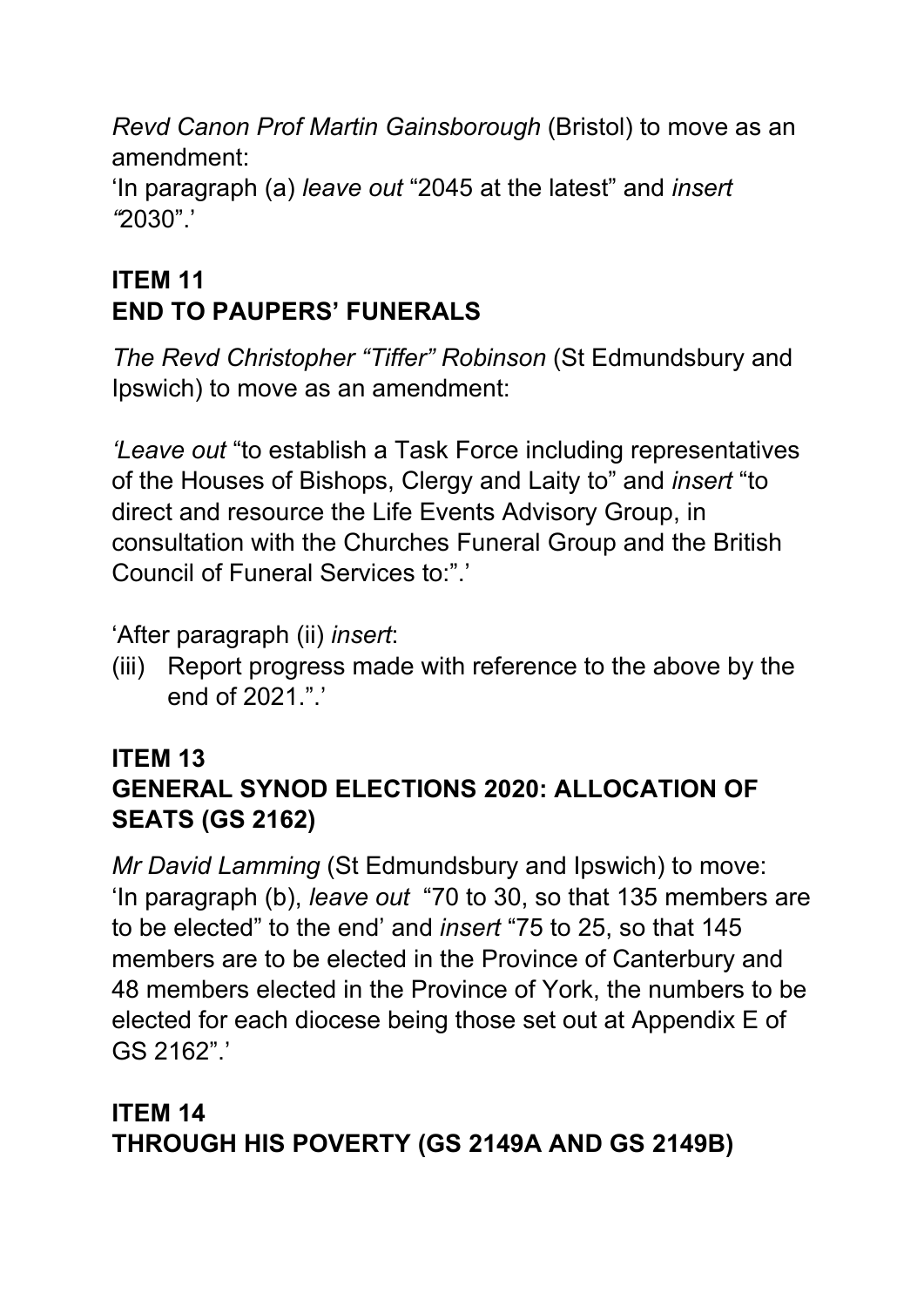*The Revd Dr Jason Roach* (London) to move the following amendments:

'In paragraph (a) *leave out* ", in contrast to Jesus," and after "disadvantaged communities" *insert* "despite the gospel being good news for the poor".'

'In paragraph (b) after "situation" *insert* ", such as:

- (i) actively seeking to select and train more people from disadvantaged communities
- (ii) deploying more resources into reaching people from disadvantaged communities
- (iii) gathering and disseminating stories of good practice from churches working in disadvantaged communities".'

*The Revd Catherine Pickford* (Newcastle) to move the following amendments:

'In the opening words *leave out* "explores";

In paragraph (a) and in paragraph (b), at the beginning *insert*  "explores";

After paragraph (b) insert–

"( ) builds upon the work of the GRA:CE project in exploring the links between social action, discipleship, and church growth".'

## **ITEM 19 56th REPORT OF THE STANDING ORDERS COMMITTEE (GS 2157)**

Mr David Lamming (St. Edmundsbury and Ipswich) to move the following amendment—

After item 20 insert—

# "**Standing Order 131 (relevant elections)**

20A. In Standing Order 131, for "135" in each place it appears, substitute "135M"."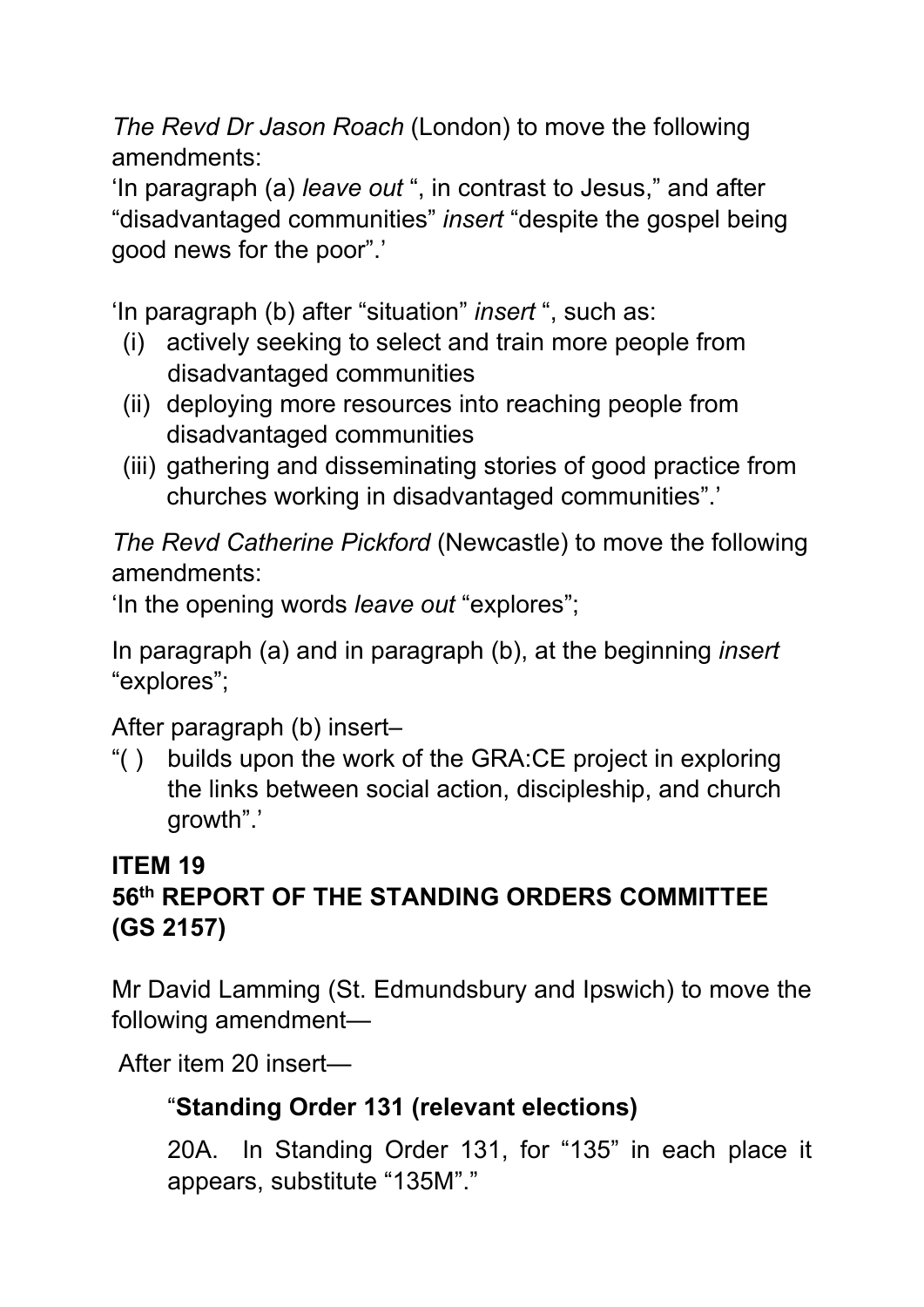#### **Item 24**

Mr David Lamming (St. Edmundsbury and Ipswich) to move the following amendments to item 24—

In the proposed Standing Order 135E(1), after sub-paragraph (a) insert—

- "(aa)if any decision to which the appeal relates was made by a person other than the Clerk, give a written notification to that person,
- (ab) in the case of an appeal under SO 135(2), give a written notification to the person to whom the invitation to nominate or voting paper was given,".

In the proposed Standing Order 135E, after paragraph (1) insert—

- "(1A)A person to whom a notification is given under paragraph (1)(a) or (ab) is entitled to make written representations to the relevant judge on a decision to which the appeal relates.
- (1B)The Clerk is entitled to provide the relevant judge with a written explanation of the reasons for any decision made by the Clerk to which the appeal relates.
- (1C)A person to whom a notification is given under paragraph (1)(aa) is entitled to provide the relevant judge with a written explanation of the reasons for the decision which that person made.
- (1D) Representations under paragraph (1A) or an explanation under paragraph (1B) or (1C) must be made within seven days of the referral of the notice of appeal.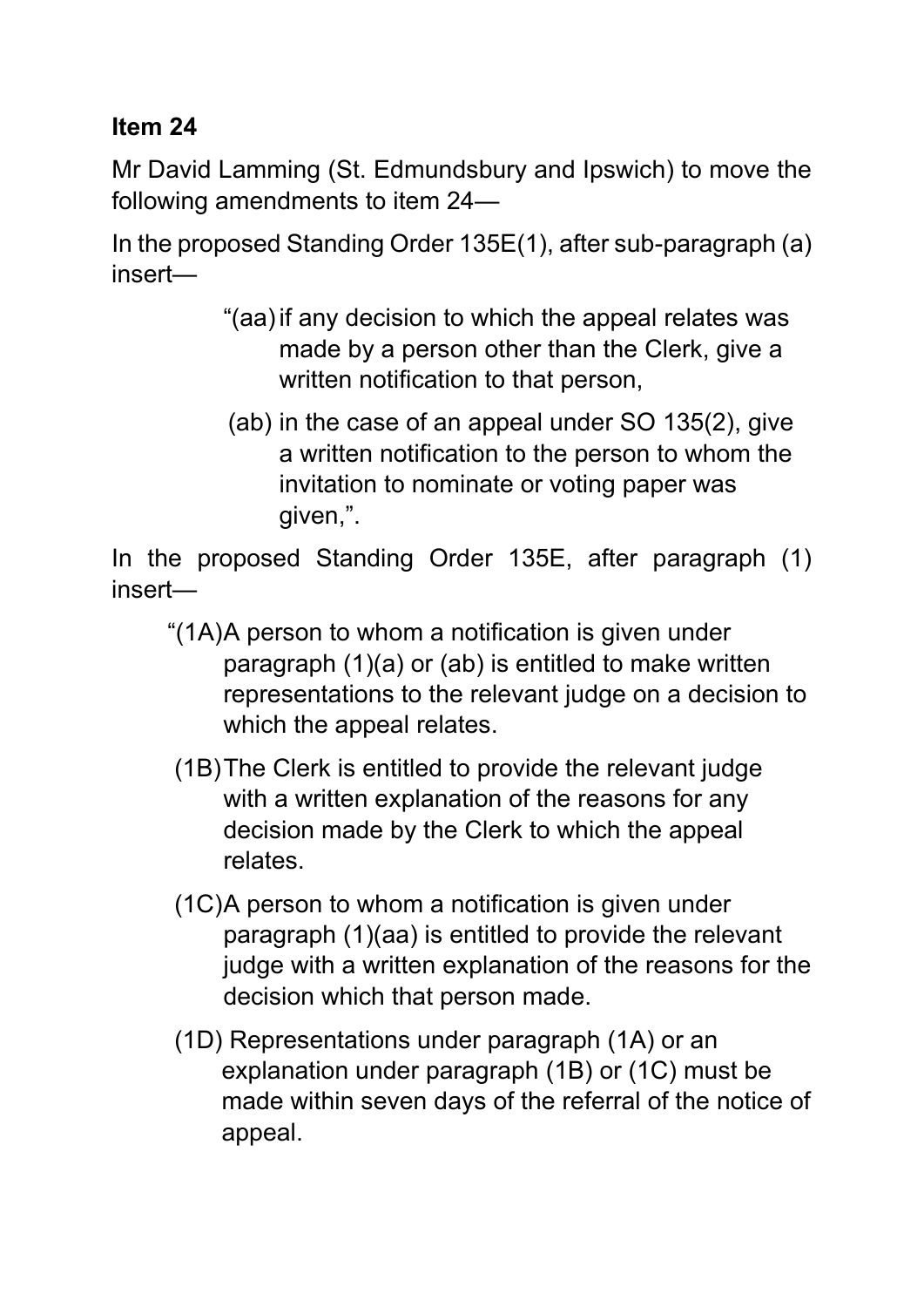- (1E)A notification under paragraph (1)(a), (aa) or (ab) must include an explanation of the entitlement to make representations or an explanation (as the case may be)."
- 4. After the proposed Standing Order 135E insert—

## "**135EA.** *Summary election appeal: parties*

- (1) On a summary election appeal, each of the following is a party to the appeal (in addition to the appellant)—
	- (a) the Clerk,
	- (b) any person to whom a notification is given under SO 135E(1)(aa), and
	- (c) each relevant person.
- (2) Each of the following is a relevant person—
	- (a) on an appeal under SO 135(2), the person to whom notification was given under SO 135E(1)(ab);
	- (b) on an appeal under SO 135A(1) or (2), the person whose nomination is the subject of the appeal;
	- (c) on an appeal under SO 135B(1)(a) or (b), the person whose election is the subject of the appeal;
	- (d) on an appeal under SO 135B(2) or (4), any person to whom a notification is given under SO 135E(1)(a).

In the proposed Standing Order 135F(2), leave out sub paragraph (b) and insert—

> *"(b) any representations or explanation made in accordance with SO 135E(1D)."*

In the proposed Standing Order 135F(11), leave out "notify" and insert "give a written notification to".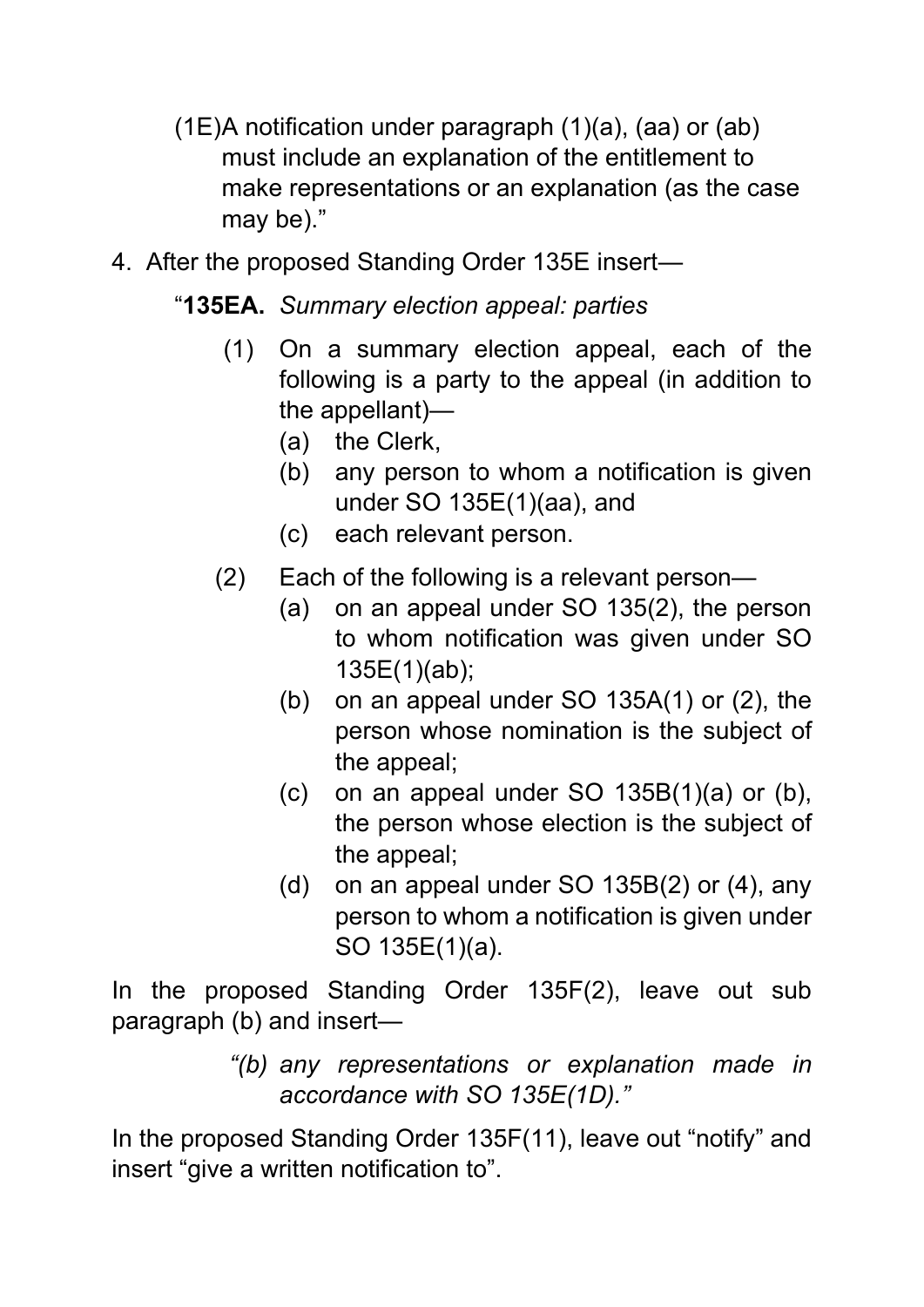In the proposed Standing Order 135H(1), after paragraph (a) insert—

"(aa)if any decision to which the appeal relates was made by a person other than the Clerk, give a written notification to that person,".

In the proposed Standing Order 135H(2), leave out "candidate in the election" and insert "person referred to in paragraph (1)(a) and (aa)".

In the proposed Standing Order 135H, after paragraph (2) insert—

- "(2A)A person to whom a notification is given under paragraph (1)(a) is entitled to make written representations to the panel appointed under SO 135I(1) on a decision to which the appeal relates.
- (2B)The Clerk is entitled to provide that panel with a written explanation of the reasons for any decision made by the Clerk to which the appeal relates.
- (2C)A person to whom a notification is given under paragraph (1)(aa) is entitled to provide that panel with a written explanation of the reasons for the decision which that person made.
- (2D)Representations under paragraph (2A) or an explanation under paragraph (2B) or (2C) must be made within 28 days of referral of the notice of appeal.
- (2E)The Clerk and any person to whom a notification is given under paragraph (2)(a) are each entitled to make written representations to the panel appointed under SO 135I(2) on the question of whether the panel should consider the appeal.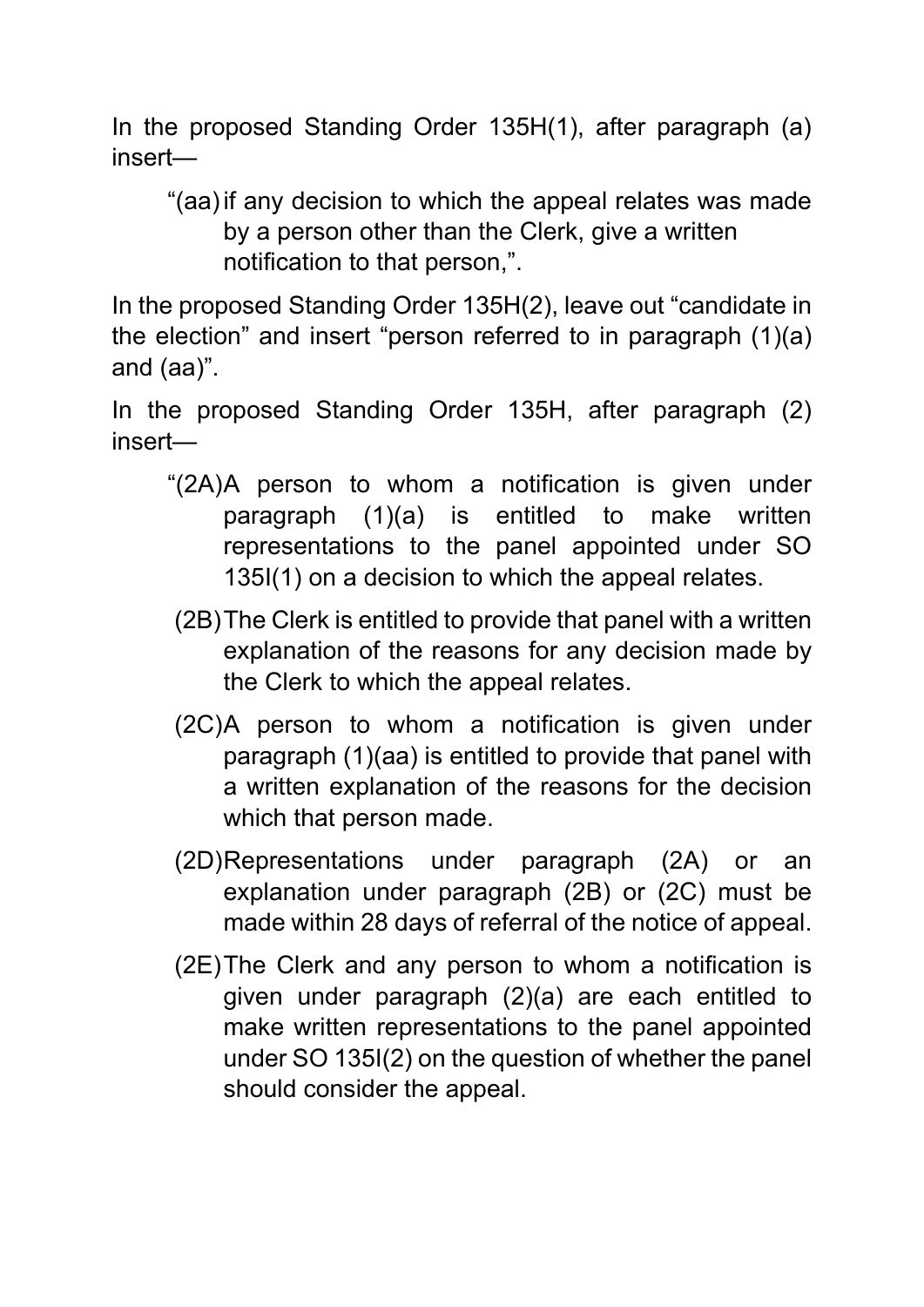- (2F) Representations under paragraph (2E) must be made within seven days of the notification under paragraph (2)(a) being given.
- (2G)A notification under paragraph (1)(a) or (aa) or (2)(a) must include an explanation of the entitlement to make representations or an explanation (as the case may be)."

After the proposed Standing Order 135H insert—

### **"135HA.** *Full election appeal: parties*

- (1) On a full election appeal, each of the following is a party to the appeal (in addition to the appellant)—
	- (a) the Clerk,
	- (b) any person to whom a notification is given under SO 135H(1)(aa), and
	- (c) each relevant person.
- (2) Each of the following is a relevant person—
	- (a) on an appeal under SO  $135B(1)(c)$ , the person whose election is the subject of the appeal;
	- (b) on an appeal under SO 135B(3), any person to whom a notification is given under SO  $135H(1)(a)$ ."

In the proposed Standing Order 135J, leave out paragraph (2) and insert—

- "(2) A preliminary assessment of an appeal is an assessment as to whether there are arguable grounds of appeal; and, in conducting a preliminary assessment, the panel may consider only—
	- (a) the notice of appeal and any accompanying written submissions, and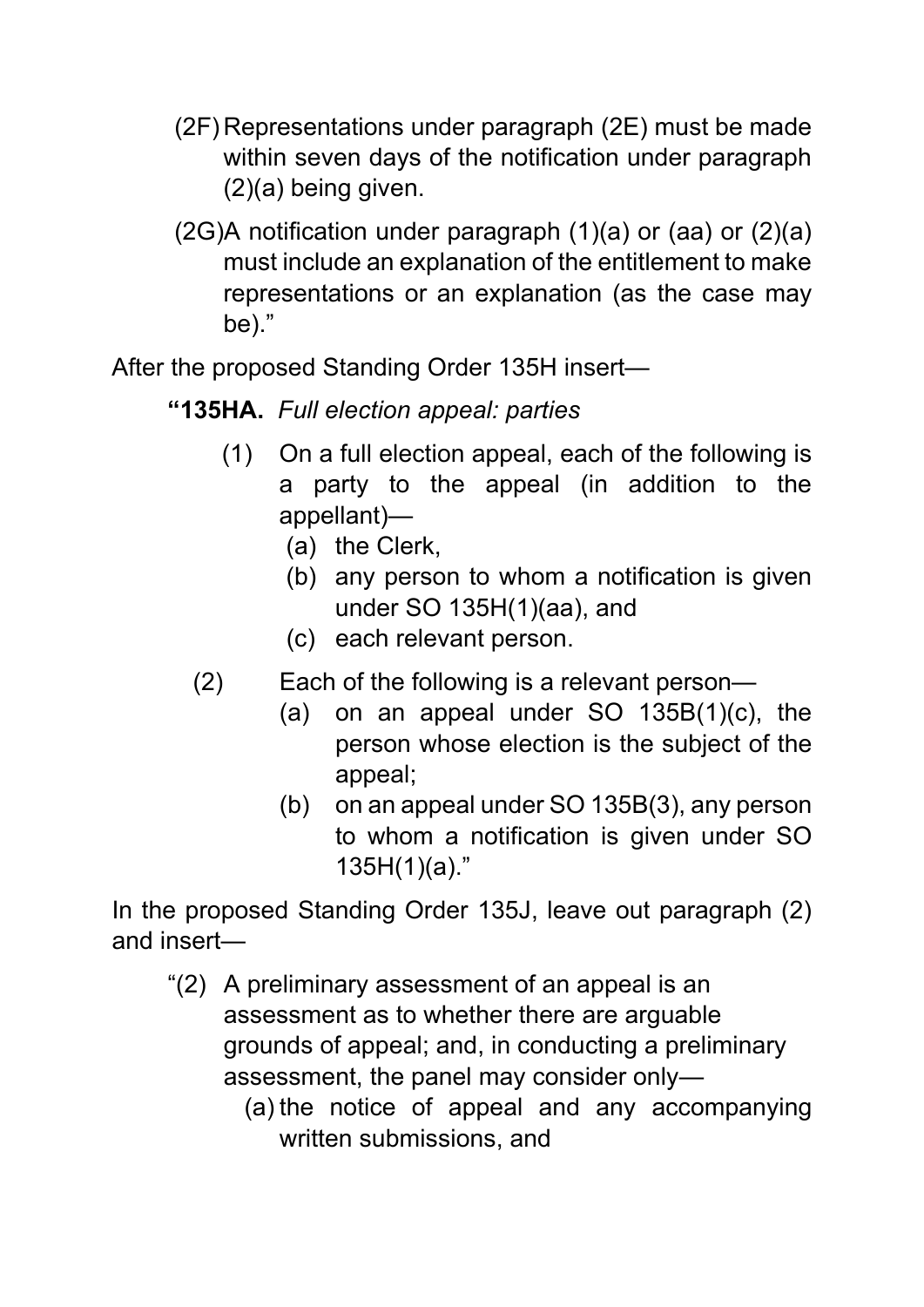(b) any representations or explanation made in accordance with SO 135E(1D) or SO 135H(2D)."

In the proposed Standing Order 135J(6), leave out "notify" and insert "give a written notification to".

In the proposed Standing Order 135K, leave out paragraph (1) and insert—

- "(1) A panel appointed under SO 135I(2) may decide to consider the appeal only if, having regard to all the circumstances, it is satisfied that there is a good reason to allow the appeal to proceed.
- (1A) The matters which the panel considers in making that decision must include—
	- (a) the purported notice of appeal and any accompanying written submissions (whether on the question of why notice of appeal was not given within the required period or on any other point), and
	- (b) any representations made in accordance with SO 135H(2F)."

In the proposed Standing Order 135K(2), leave out subparagraph (c) and insert—

> "(c) the panel must ensure that each notification required under SO 135H(1)(a) or (aa) is given to the person concerned (and, once that has been done, SO 135H(2A) to (2D) and (2G) applies in relation to the notification)."

In the proposed Standing Order 135K, after paragraph (2) insert—

"(2A)Where the panel has decided to consider the appeal and the period for making representations in accordance with SO 135H(2D) has expired, the panel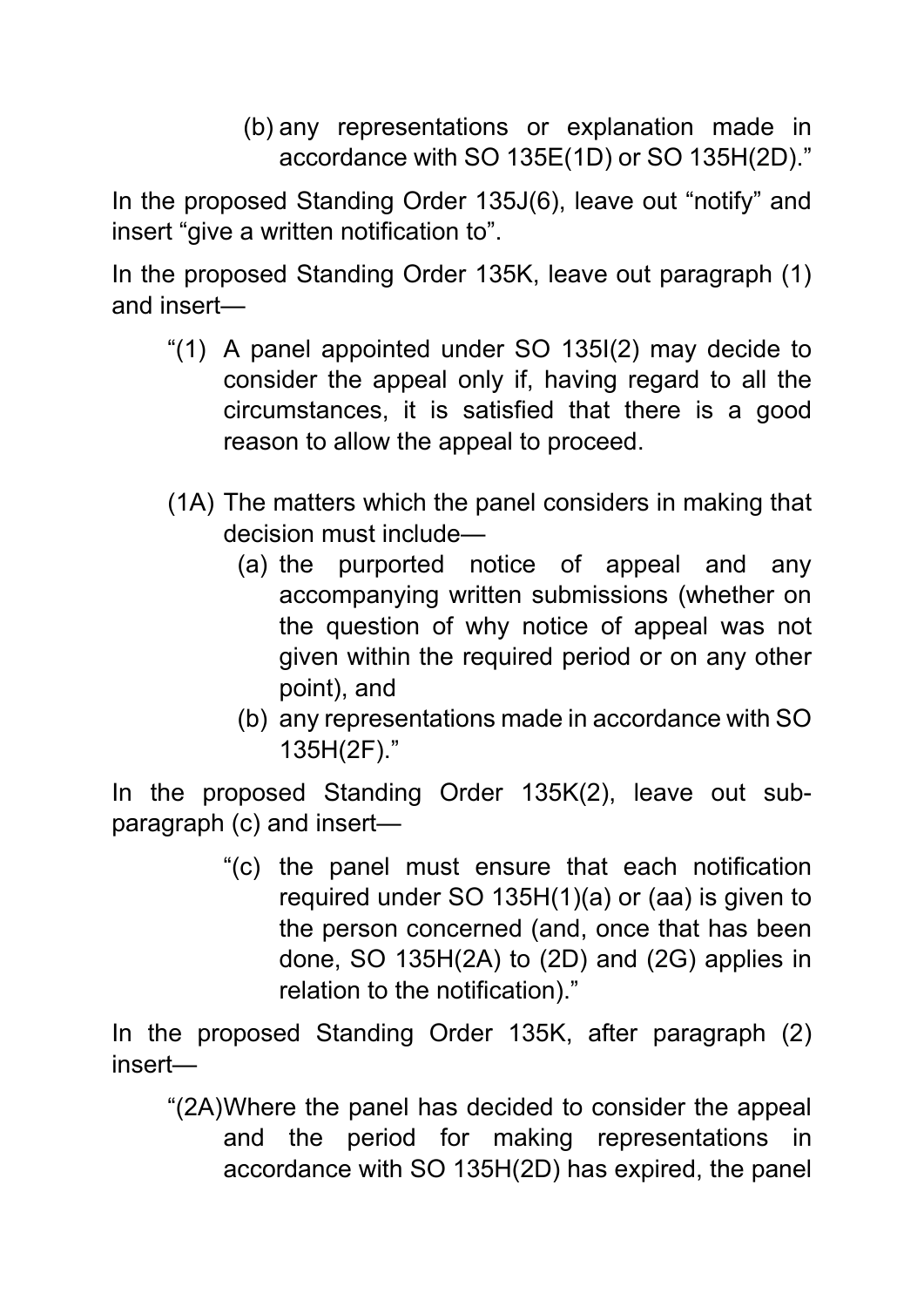may proceed to conduct a preliminary assessment of the appeal under SO 135J."

In the proposed Standing Order 135K(3), leave out "notify" and insert "give a written notification to".

In the proposed Standing Order 135M(2), after paragraph (6) insert—

"(6A)The panel must give a written notification to the parties to the appeal of the decision on the appeal and the reasons for its decision."

#### **ITEM 500 DIOCESAN BOARDS OF EDUCATION MEASURE (GS 2131A) Draft Measure for Revision**

*Mr Carl Hughes* (Southwark) to move:

**Clause 3** 

Clause 3, page 1, line 22, leave out paragraph (b).

Clause 3, page 1, line 30, leave out "or (b)".

#### **Clause 4**

Clause 4, page 2, line 28, leave out "either of the following". Clause 4, page 2, line 32, leave out paragraph (b).

#### **Clause 5**

Clause 5, page 3, line 25, after "which" insert ", before the first scheme is made under section 3,".

Clause 5, page 3, line 35, leave out subsection (3).

#### **Clause 13**

Clause 13, page 9, leave out lines 6 and 7.

### **Schedule 1**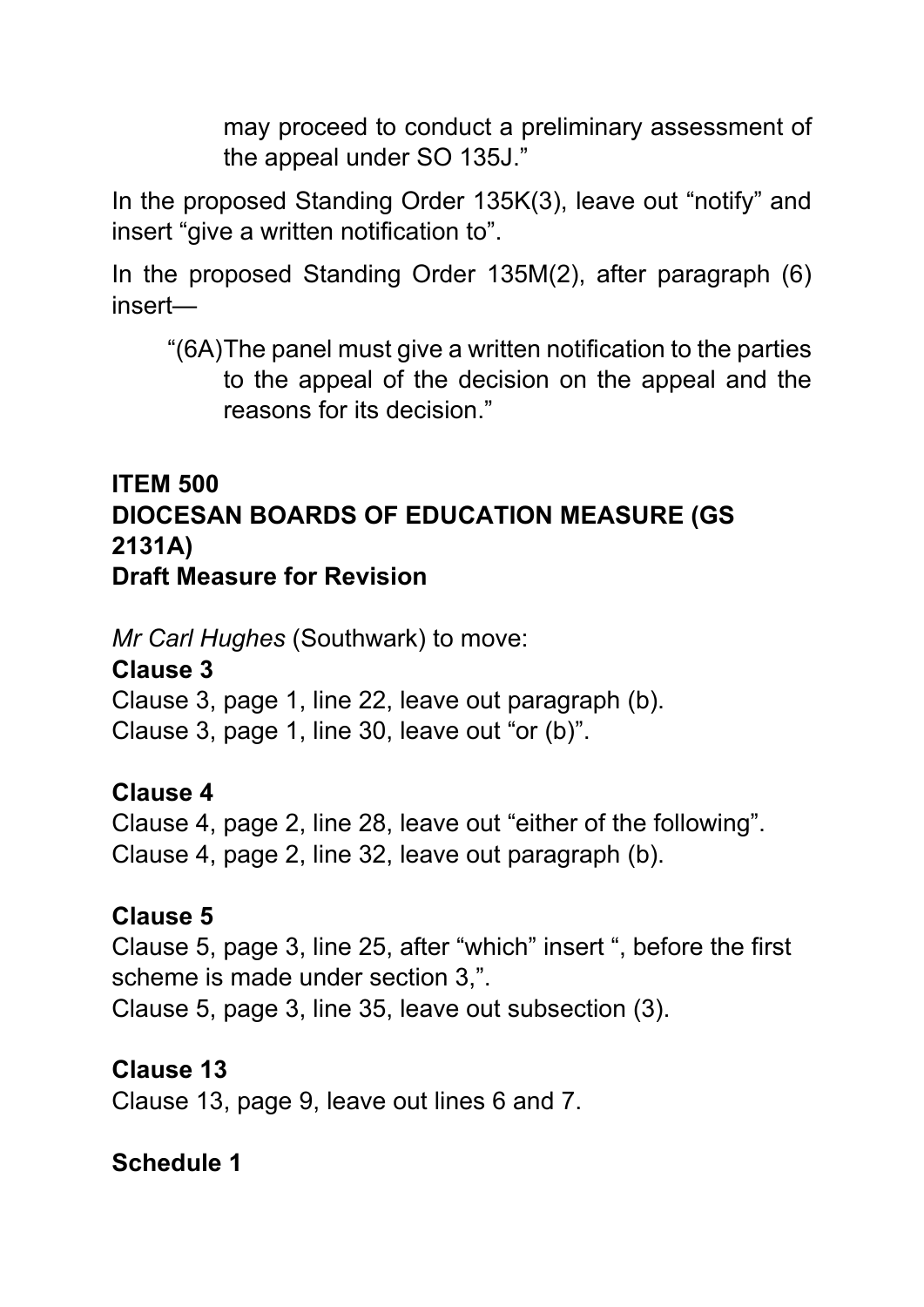Schedule 1, page 17, leave out paragraph 2.

*Mr David Lamming* (St. Edmundsbury and Ipswich) to move the following amendments—

### **Clause 17**

Clause 17, page 11, line 11, at end insert—

- "(3) A report under subsection (2) must—
	- (a) be in writing, and
	- (b) be posted on the diocese's website or, in a case where there is a joint DBE, on each diocese's website.
- (4) A DBE may make a report under subsection (2) by way of an oral presentation (in addition to making it in accordance with subsection (3)); and if the bishop's council and standing committee of the diocese specifies the form in which the presentation is to be made, it must be made in that form."

### **Schedule 2**

Schedule 2, page 21, line 20, at end insert—

"(5A) At least three of those persons must become members by virtue of sub-paragraph (5)(b)."

Schedule 2, page 21, line 20, at end insert—

"(5B) The number of persons who are members by virtue of sub-paragraph (5)(c) must not exceed one-quarter of the total membership."

Schedule 2, page 21, line 27, leave out "one person" and insert "two persons".

Schedule 2, page 21, line 27, at end insert ", and "(c) provision for the number of persons co-opted not to exceed one-quarter of the total membership."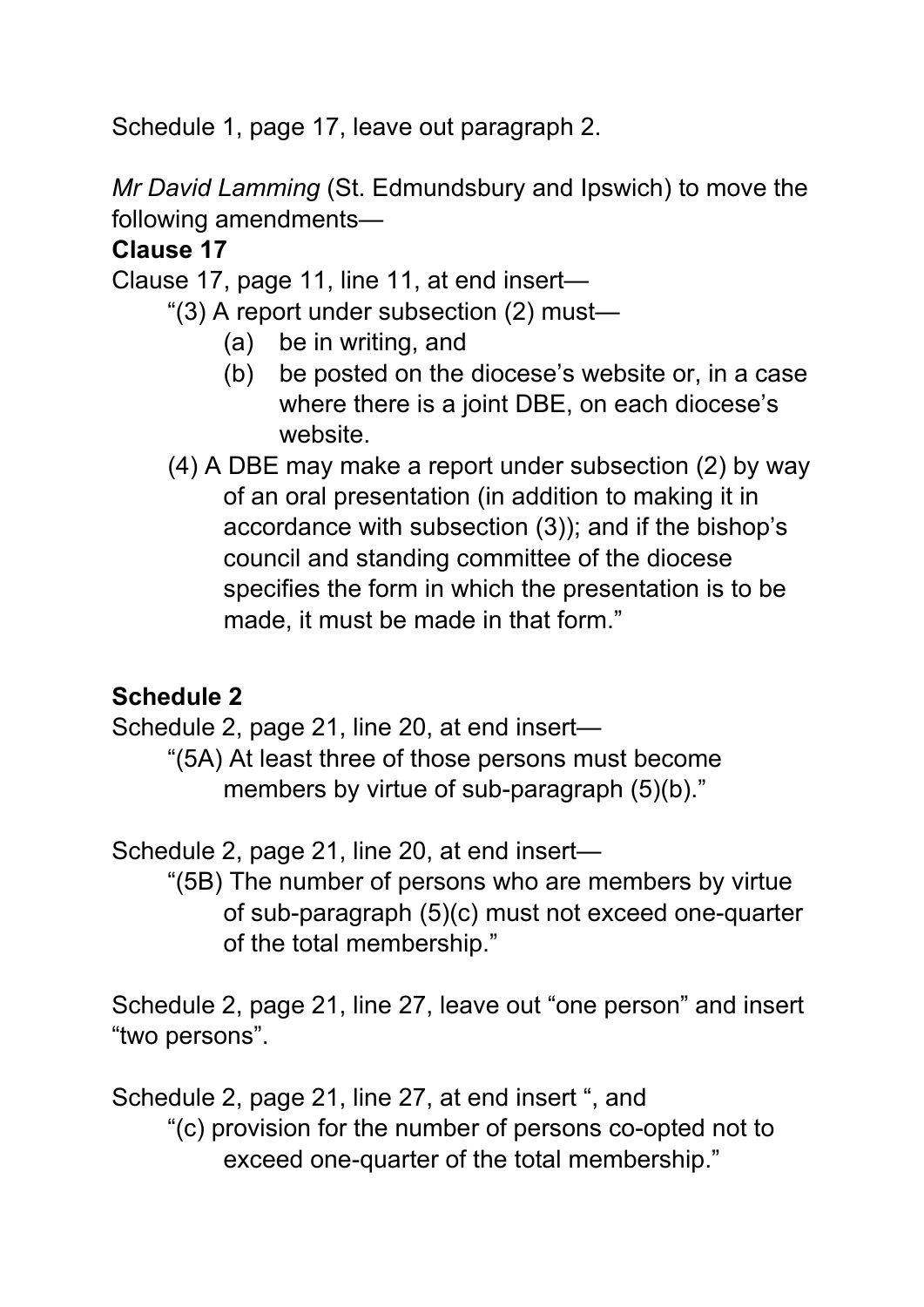Schedule 2, page 21, line 28, leave out "sub-paragraph (5) has" and insert "sub-paragraphs (5) to (5B) have".

Schedule 2, page 22, line 27, after "DBE" insert "; but the chair of a committee or sub-committee must be a member of the DBE".

#### **ITEM 501 CATHEDRALS MEASURE (GS 2136A) Draft Measure for Revision**

*Mr Adrian Greenwood* (Southwark) to move:

# **Clause 1**

Clause 1, page 1, line 8, leave out "and work" and insert ", work and unity".

*Dr Michael Todd* (Truro) to move:

## **Clause 10**

Clause 10, page 6, line 13, after "affairs of the cathedral," insert "and its finances;".

*The Chair of the Steering Committee* (Canon Robert Hammond) (Chelmsford) to move:

# **Clause 41**

Clause **41**, page **22**, line **38**, after "canon" insert "holding office under Common Tenure".

Clause **41**, page **22**, line **44**, at end insert—

"(2A) Sections 3A and 3B of that Measure (inserted by subsection (1)) apply in the case of a person who holds the office of dean or residentiary canon on freehold as they apply in the case of a person who holds that office under common tenure."

Clause **41**, page **23**, line **3**, after "(1)" insert "(including as it is applied by subsection (2A))".

Schedule **1**, page **30**, line **15**, at end insert—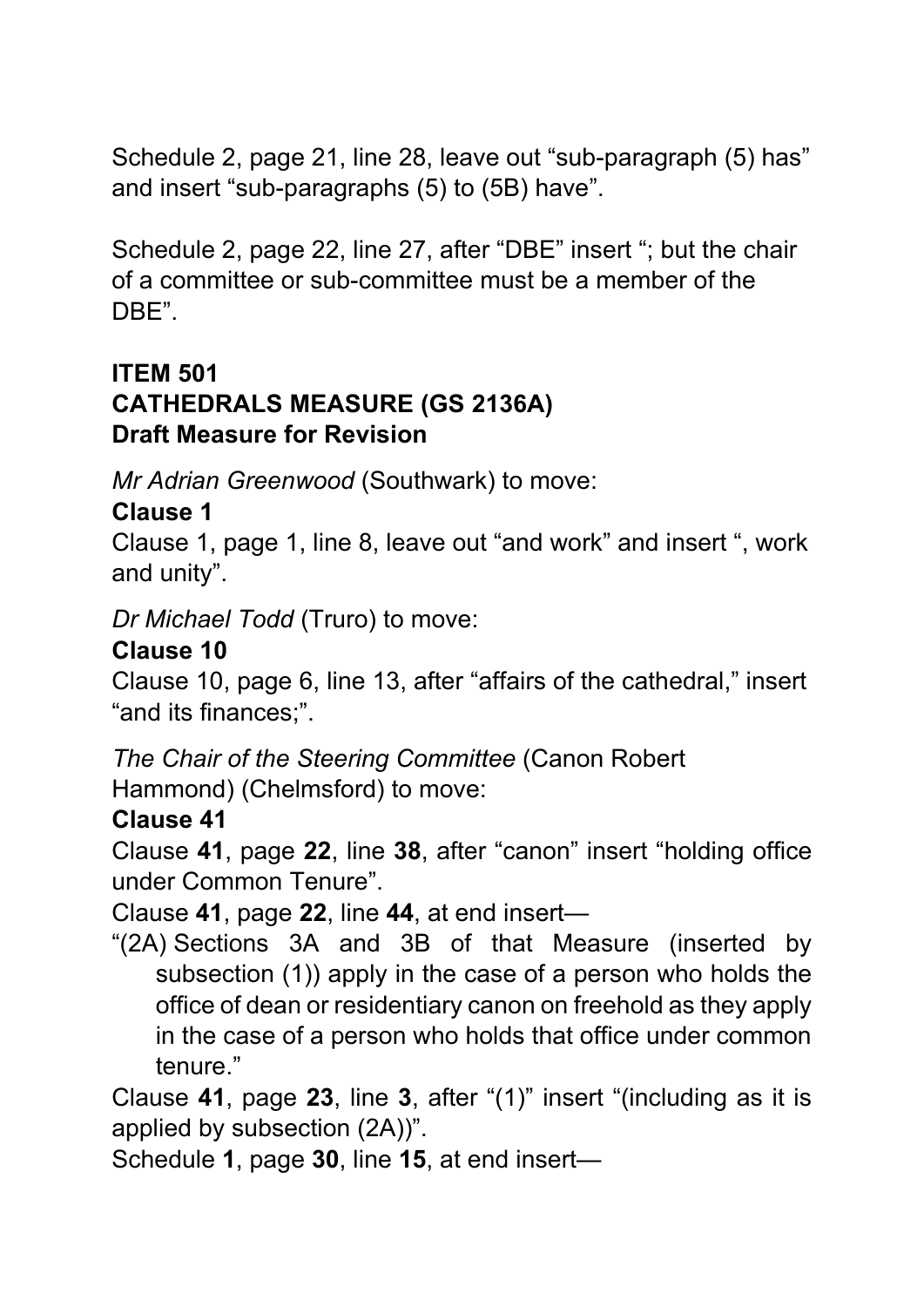- "(3A) For the purposes of sub-paragraph (2)(b), a residentiary canon is not to be regarded as carrying out cathedral duties if the Chapter considers that the duties carried out by that residentiary canon are of such a minor nature that they should be disregarded for those purposes."
- (3B) Any question arising as to the nature of cathedral duties carried out by a residentiary canon is to be determined by the bishop as Visitor."

Schedule 1, page 32, leave out from line 42 to line 4 on page 33.

*The Very Revd David Ison* (Dean of St Paul's) to move: In Schedule 1, page 32, line 41, at end *insert*—

"( ) may not be a suffragan or assistant bishop or archdeacon in the diocese or the bishop's chaplain or the diocesan secretary".'

*Mr Carl Hughes* (Southwark) to move:

#### **New Clause**

After Clause 5, insert the following New Clause—

"5A Constitution: provision for community rolls

- (1) In the case of a cathedral which is not a parish church, the constitution must require the formation and maintenance of a roll which contains the name of each person—
	- (a) who is baptised,
	- (b) who is aged 16 or over,
	- (c) who has made one of the following two declarations, and
	- (d) whose application for enrolment for the purposes of this subsection has been granted.
- (2) The first declaration is that the person—
	- (a) is a member of the Church of England or of a Church in communion with it, and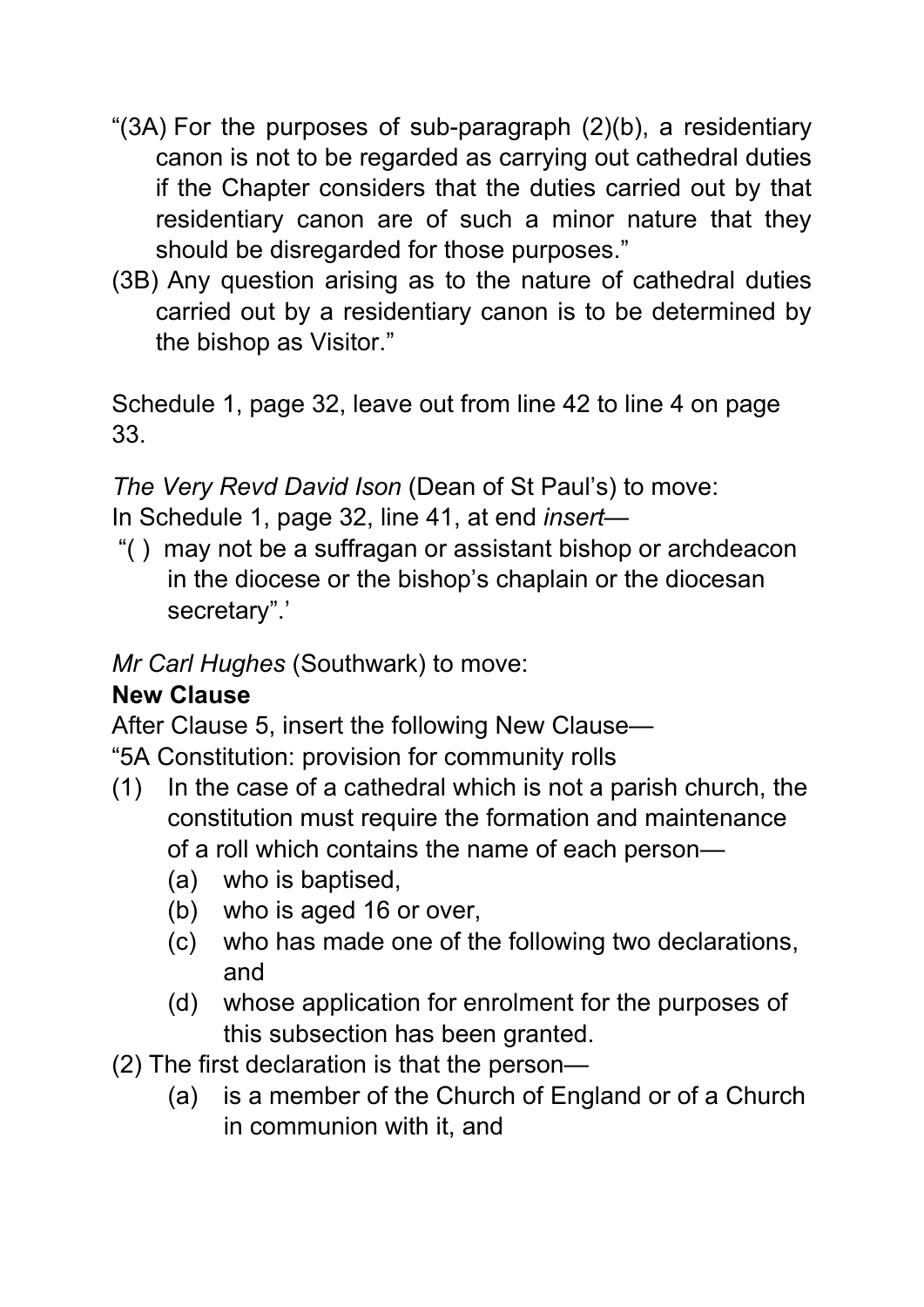- (b) has habitually attended public worship at the cathedral during the preceding six months.
- (3) The second declaration is that the person—
	- (a) is a member in good standing of a Church which is not in communion with the Church of England but subscribes to the doctrine of the Holy Trinity,
	- (b) is also a member of the Church of England, and
	- (c) has habitually attended public worship at the cathedral during the preceding six months.
- (4) In the case of a cathedral which is not a parish church, the constitution must permit the formation and maintenance of a roll which contains the name of each person—
	- (a) who is not eligible for inclusion on the roll maintained for the purposes of subsection (1), but
	- (b) who is a member of the cathedral community, and
	- (c) whose application for enrolment for the purposes of this subsection has been granted.
- (5) In the case of a cathedral which is, or part of which is, a parish church, the constitution must permit the formation and maintenance of a roll which contains the name of each person—
	- (a) who is not eligible for inclusion on the church electoral roll of the parish, but
	- (b) who is a member of the cathedral community, and
	- (c) whose application for enrolment for the purposes of this subsection has been granted."

# **Schedule 1**

Schedule 1, page 31, line 31, leave out sub-paragraphs (2) to (4) and insert-

- "(2) If the constitution so provides, up to one-third of the nonexecutive members of the Chapter (other than the residentiary canons) may be elected--
	- (a) where the cathedral is not a parish church, by the persons whose names are included on the roll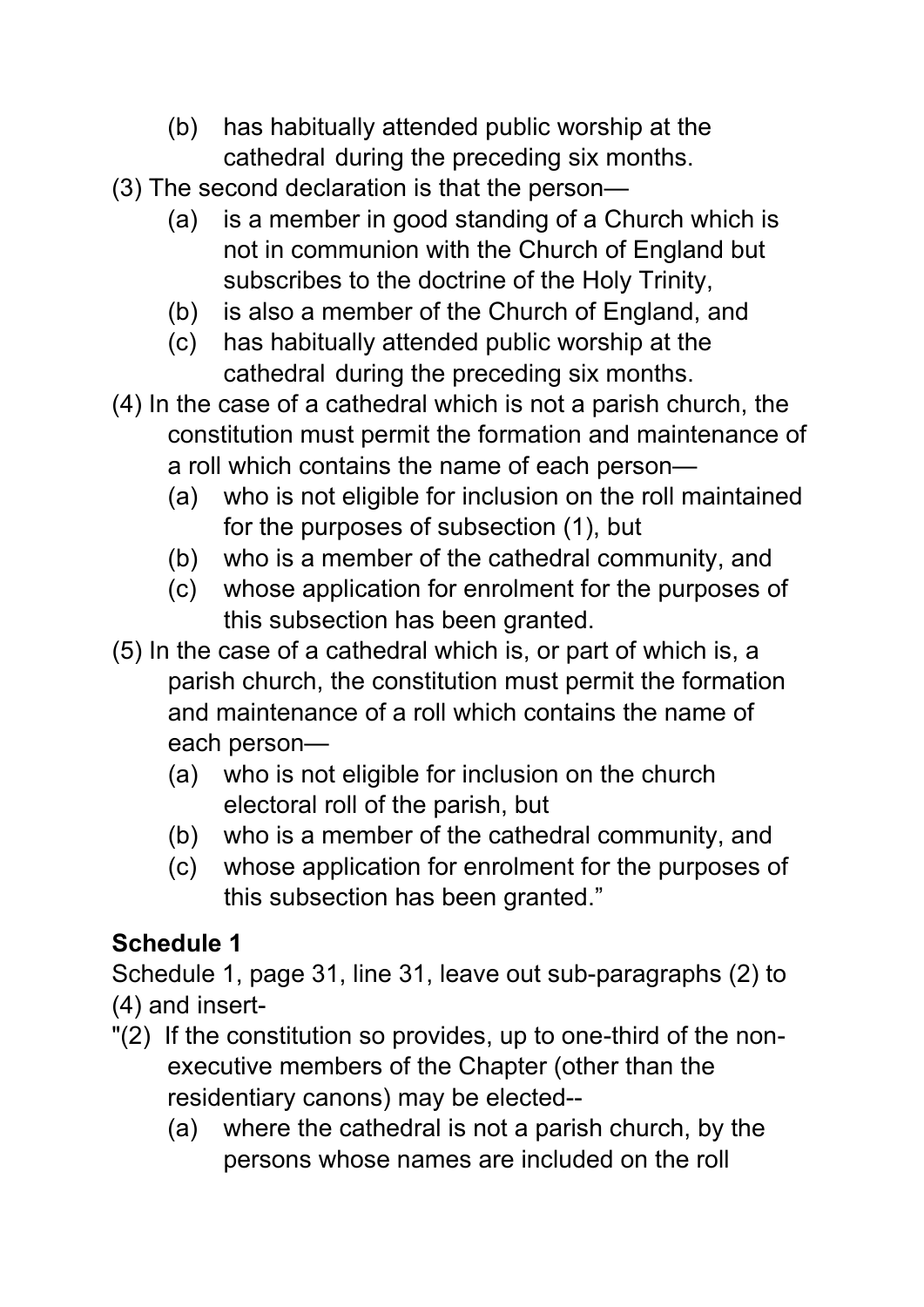maintained for the purposes of section 5A(1) and, if there is a roll maintained for the purposes of section 5A(4), by the persons whose names are included on that roll, or

(b) where the cathedral or part of it is a parish church, by the persons whose names are included on the church electoral roll of each parish and, if there is a roll maintained for the purposes of section 5A(5), by the persons whose names are included on that roll."

## **Schedule 5**

Schedule 5, page 38, line 22, leave out "paragraph 3(3)(a) of Schedule 1 to" and insert "section 5A(1) of".

### **ITEM 506 CHURCH REPRESENTATION RULES (AMENDMENT) RESOLUTION 2020 (GS 2155)**

*A member of the Business Committee* to move as an amendment:

In paragraph 1(2), after "Part 3" insert "(other than paragraph  $14$ ".

In paragraph 1(3), leave out "comes" and insert "and paragraph 14 come".

*Mr David Lamming* (St. Edmundsbury and Ipswich) to move the following amendments—

# **Paragraph 2**

Leave out paragraph (2) and insert—

"(2) After Rule 57 insert—

"57A. Enrolment appeals: referral and representations etc.

(1) Where notice of an appeal under Rule 57 is given, the person to whom it is given must without delay (and in any event within 48 hours of receiving it unless the appellant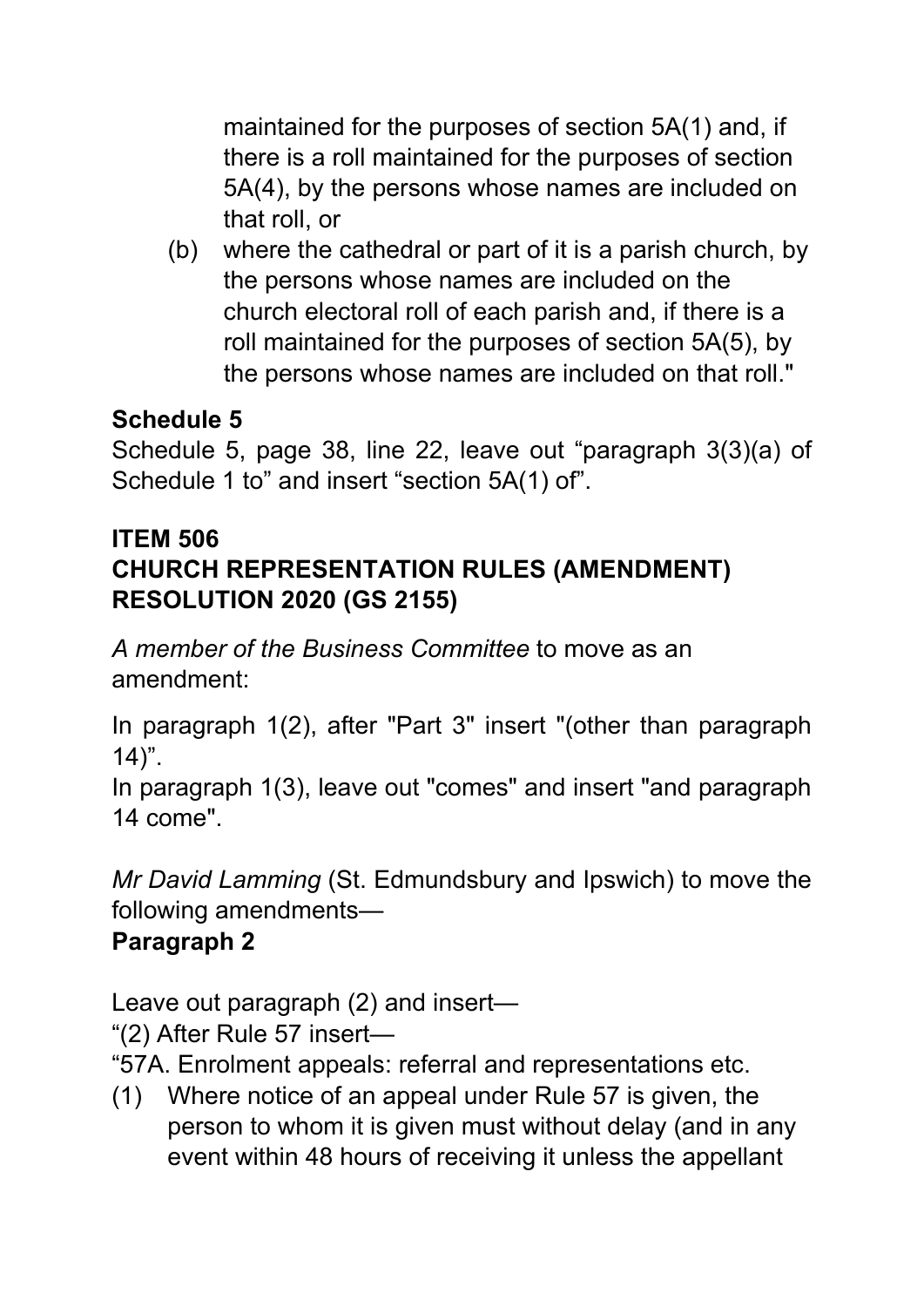has in the meantime given written notice to withdraw the appeal)—

- (a) refer the notice to the bishop's council and standing committee,
- (b) in the case of an appeal under Rule 57(3), given a written notification to the person to whose enrolment or removal from the roll or register the objection is made, and
- (c) give a written notification to each person who made a decision to which the appeal relates.
- (2) Where a purported notice of appeal under Rule 57 is given out of time, the person to whom it is given must without delay (and in any event within 48 hours of receiving it unless the appellant has in the meantime given written notice to withdraw the appeal)—
	- (a) refer the purported notice to the bishop's council and standing committee, and
	- (b) give a written notification to each person referred to in paragraph  $(1)(b)$  and  $(c)$ .
- (3) An appeal under Rule 57 is to be dealt with in accordance with Rules 61B to 61F and 61H.
- (4) A person to whom a notification is given under paragraph (1)(b) is entitled to make written representations to the panel appointed under Rule 61B(1) on a decision to which the appeal relates.
- (5) A person to whom a notification is given under paragraph (1)(c) is entitled to provide that panel with a written explanation of the reasons for the decision which that person made.
- (6) Representations under paragraph (4) or an explanation under paragraph (5) must be made within 28 days of referral of the notice of appeal.
- (7) A person to whom a notification is given under paragraph (2)(b) is entitled to make written representations to the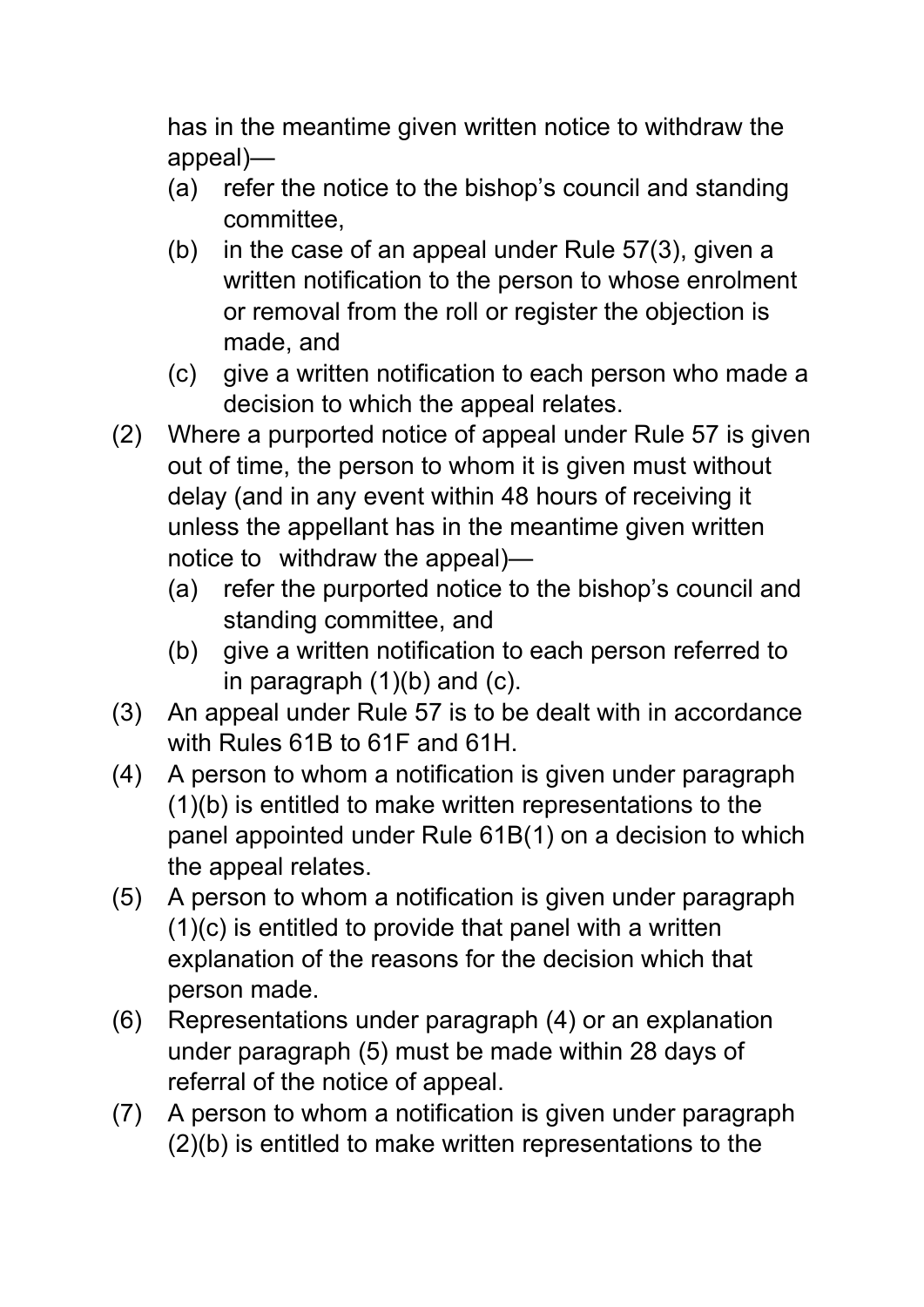panel appointed under Rule 61B(2) on the question of whether the panel should consider the appeal.

- (8) Representations under paragraph (7) must be made within seven days of the notification under paragraph (2)(b) being given.
- (9) A notification under paragraph  $(1)(b)$  or  $(c)$  or  $(2)(b)$  must include an explanation of the entitlement to make representations or an explanation (as the case may be).
- (10) A reference in this Part to an "enrolment appeal" is a reference to an appeal under Rule 57."

## **Paragraph 6**

In paragraph 6, in the proposed Rule 60A(1), after subparagraph (c) insert ", and

"(d) in the case of an appeal under Rule 58(1) or (2), the person whose nomination is the subject of the appeal."

In paragraph 6, in the proposed Rule 60A, after paragraph (1) insert—

- "(1A) A person to whom a notification is given under paragraph (1)(b) or (d) is entitled to make written representations to the relevant judge on a decision to which the appeal relates.
- (1B) The presiding officer is entitled to provide the relevant judge with a written explanation of the reasons for any decision made by the officer to which the appeal relates.
- (1C) A person to whom a notification is given under paragraph (1)(c) is entitled to provide the relevant judge with a written explanation of the reasons for the decision which that person made.
- (1D) Representations under paragraph (1A) or an explanation under paragraph (1B) or (1C) must be made within seven days of the referral of the notice of appeal.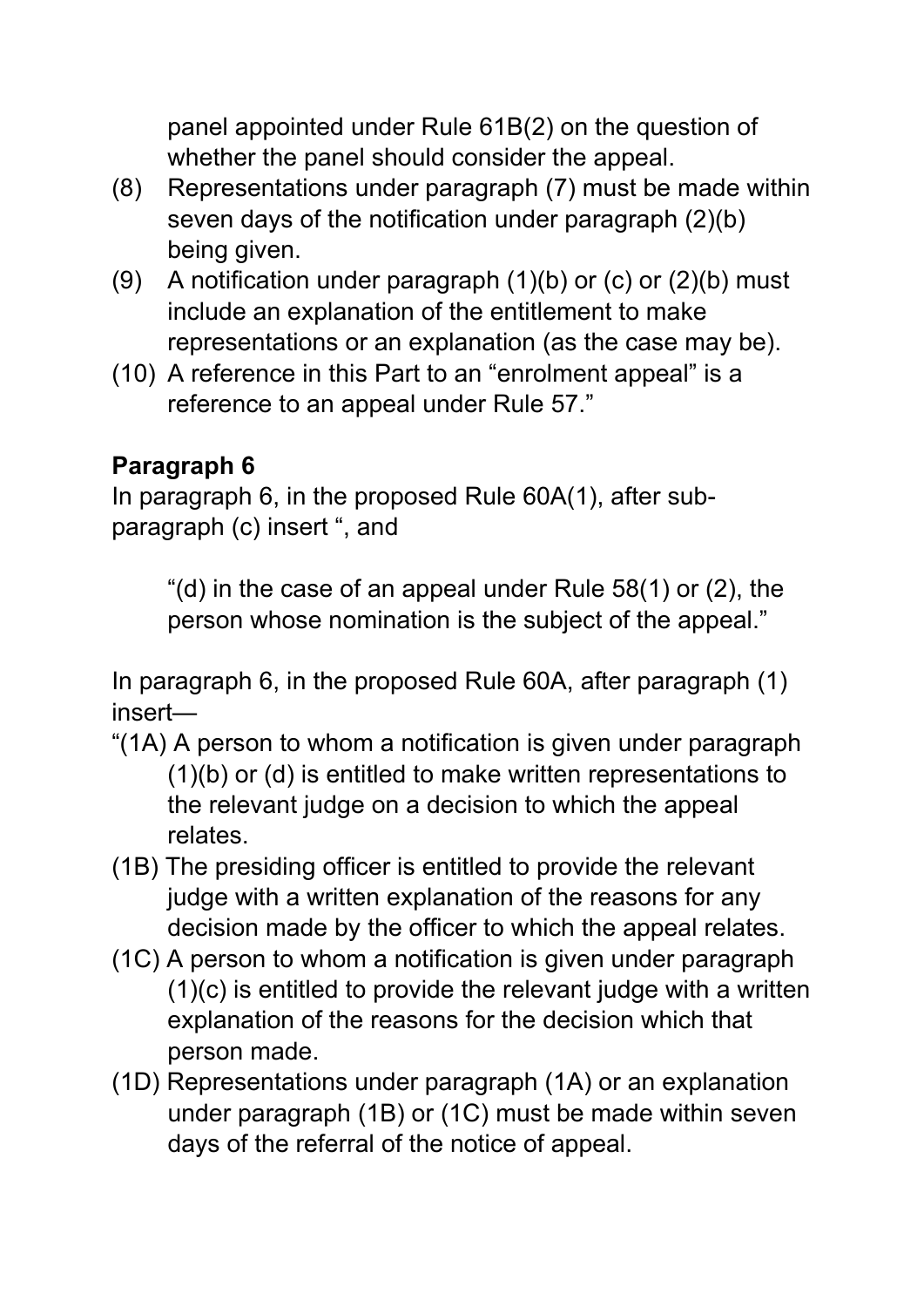$(1E)$  A notification under paragraph  $(1)(b)$ ,  $(c)$  or  $(d)$  must include an explanation of the entitlement to make representations or an explanation (as the case may be)."

In paragraph 6, after the proposed Rule 60A insert—

#### "**60AA. Summary election appeal: parties**

- (1) On a summary election appeal, each of the following is a party to the appeal (in addition to the appellant)—
	- (a) the presiding officer,
	- (b) any person to whom a notification is given under Rule 60A(1)(c), and
	- (c) each relevant person.

(2) Each of the following is a relevant person—

- (a) on an appeal under Rule 58(1) or (2), the person whose nomination is the subject of the appeal;
- (b) on an appeal under Rule 58A(1)(a) or (b), the person whose election is the subject of the appeal;
- (c) on an appeal under Rule 58A(4), any person to whom a notification is given under Rule 60A(1)(b)."

In paragraph 6, in the proposed Rule 60B(2), leave out subparagraph (b) and insert—

"(b) any representations or explanation made in accordance with Rule 60A(1D)."

# **Paragraph 7**

In paragraph 7, in the proposed Rule 61A(1), after paragraph (a) insert—

"(aa) if any decision to which the appeal relates was made by a person other than the presiding officer, give a written notification to that person,".

In paragraph 7, in the proposed Rule 61A, leave out paragraph (2) and insert—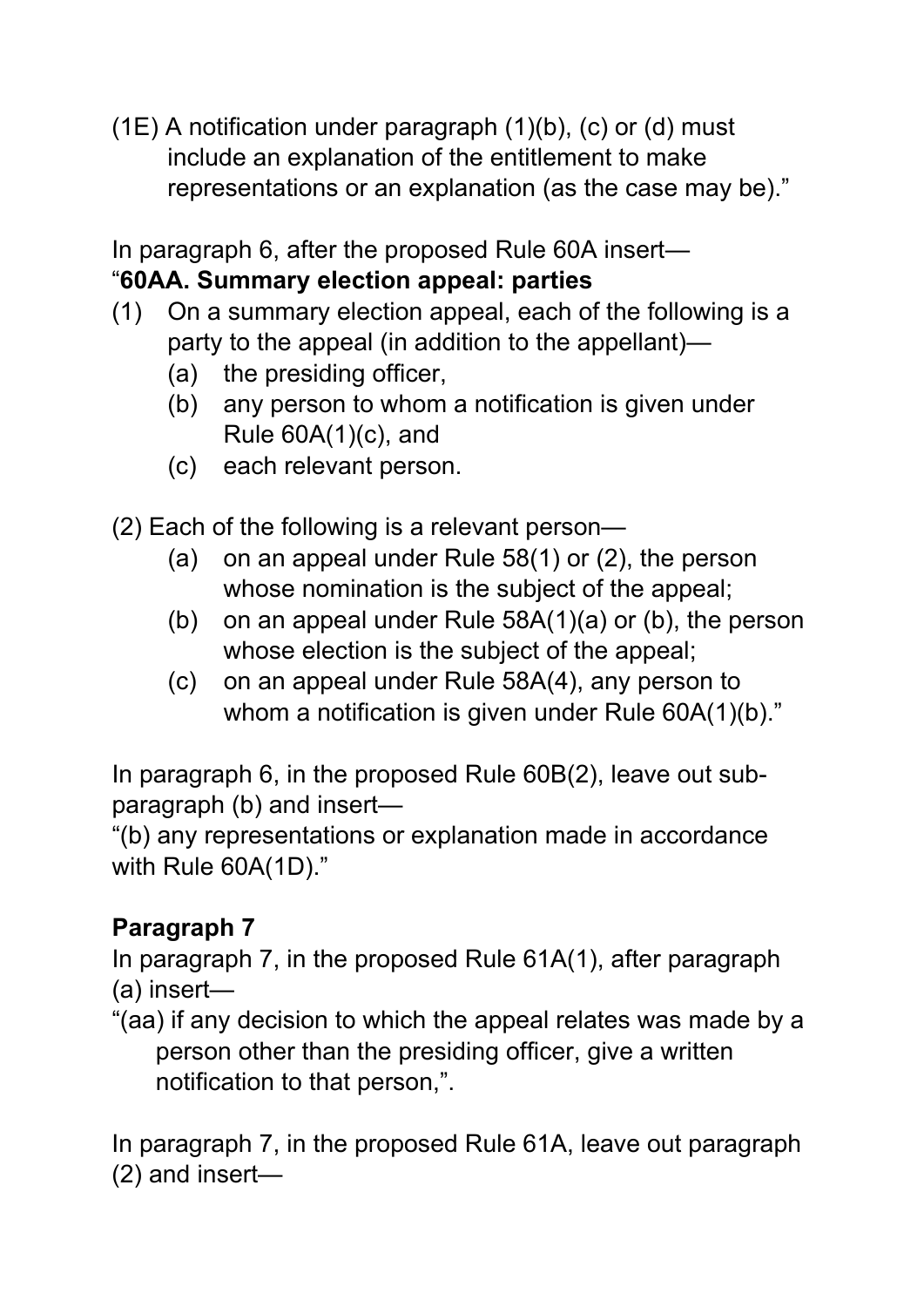- "(2) Where a purported notice of a full election appeal is given out of time, the presiding officer to whom it is given must without delay (and in any event within 48 hours of receiving it unless in the meantime written notice is given to withdraw the appeal)—
	- (a) give a written notification to each person referred to in paragraph (1)(a) and (aa), and
	- (b) refer the purported notice to the bishop's council and standing committee."

In paragraph 7, in the proposed Rule 61A, after paragraph (2) insert—

- "(2A) A person to whom a notification is given under paragraph (1)(a) is entitled to make written representations to the panel appointed under Rule 61B(1) on a decision to which the appeal relates.
- (2B) The presiding officer is entitled to provide that panel with a written explanation of the reasons for any decision made by the officer to which the appeal relates.
- (2C) A person to whom a notification is given under paragraph (1)(aa) is entitled to provide that panel with a written explanation of the reasons for the decision which that person made.
- (2D) Representations under paragraph (2A) or an explanation under paragraph (2B) or (2C) must be made within 28 days of referral of the notice of appeal.
- (2E) The presiding officer and any person to whom a notification is given under paragraph (2)(a) are each entitled to make written representations to the panel appointed under Rule 61B(2) on the question of whether the panel should consider the appeal.
- (2F) Representations under paragraph (2E) must be made within seven days of the notification under paragraph (2)(a) being given.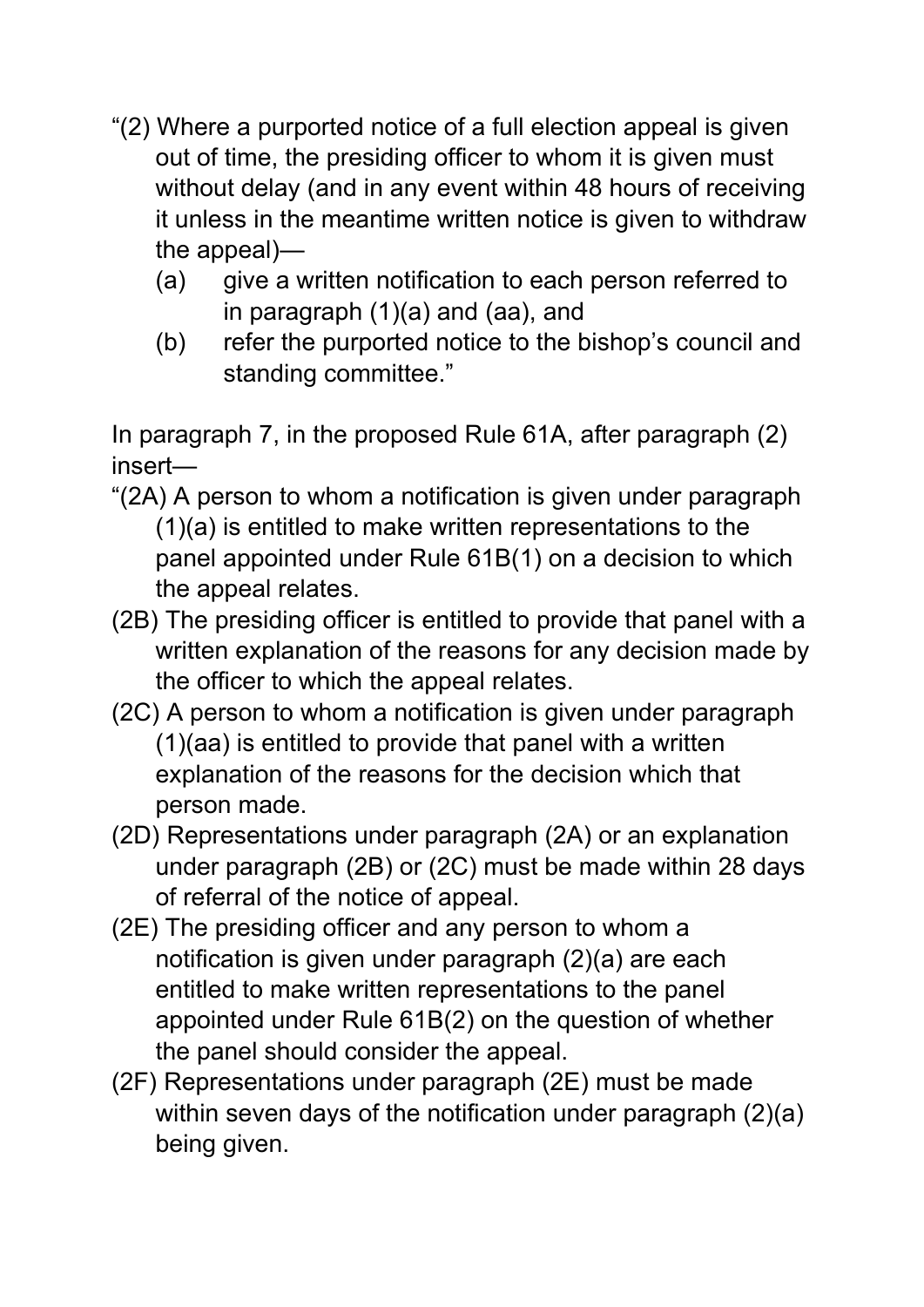$(2G)$  A notification under paragraph  $(1)(a)$  or  $(aa)$  or  $(2)(a)$  must include an explanation of the entitlement to make representations or an explanation (as the case may be)."

In paragraph 7, after the proposed Rule 61A insert—

## "**61AA. Enrolment appeal or full election appeal: parties**

- (1) On an enrolment appeal, each of the following is a party to the appeal (in addition to the appellant)—
	- (a) the person to whom the notice of appeal is given,
	- (b) any person to whom a notification is given under Rule 57A(1)(c), and
	- (c) on an appeal under Rule 57(3), the person to whose enrolment or removal from the roll or register the objection is made.
- (2) On a full election appeal, each of the following is a party to the appeal (in addition to the appellant)—
	- (a) the presiding officer,
	- (b) any person to whom a notification is given under Rule 61A(1)(aa), and
	- (c) each relevant person.
- (3) Each of the following is a relevant person—
	- (a) on an appeal under Rule 58A(1)(c), the person whose election is the subject of the appeal;
	- (b) on an appeal under Rule 58A(2) or (3), any person to whom a notification is given under 61A(1)(a)."

In paragraph 7, in the proposed Rule 61C, leave out paragraph (2) and insert—

- "(2) A preliminary assessment of an appeal is an assessment as to whether there are arguable grounds of appeal; and, in conducting a preliminary assessment, the panel may consider only—
	- (a) the notice of appeal and any accompanying written submissions, and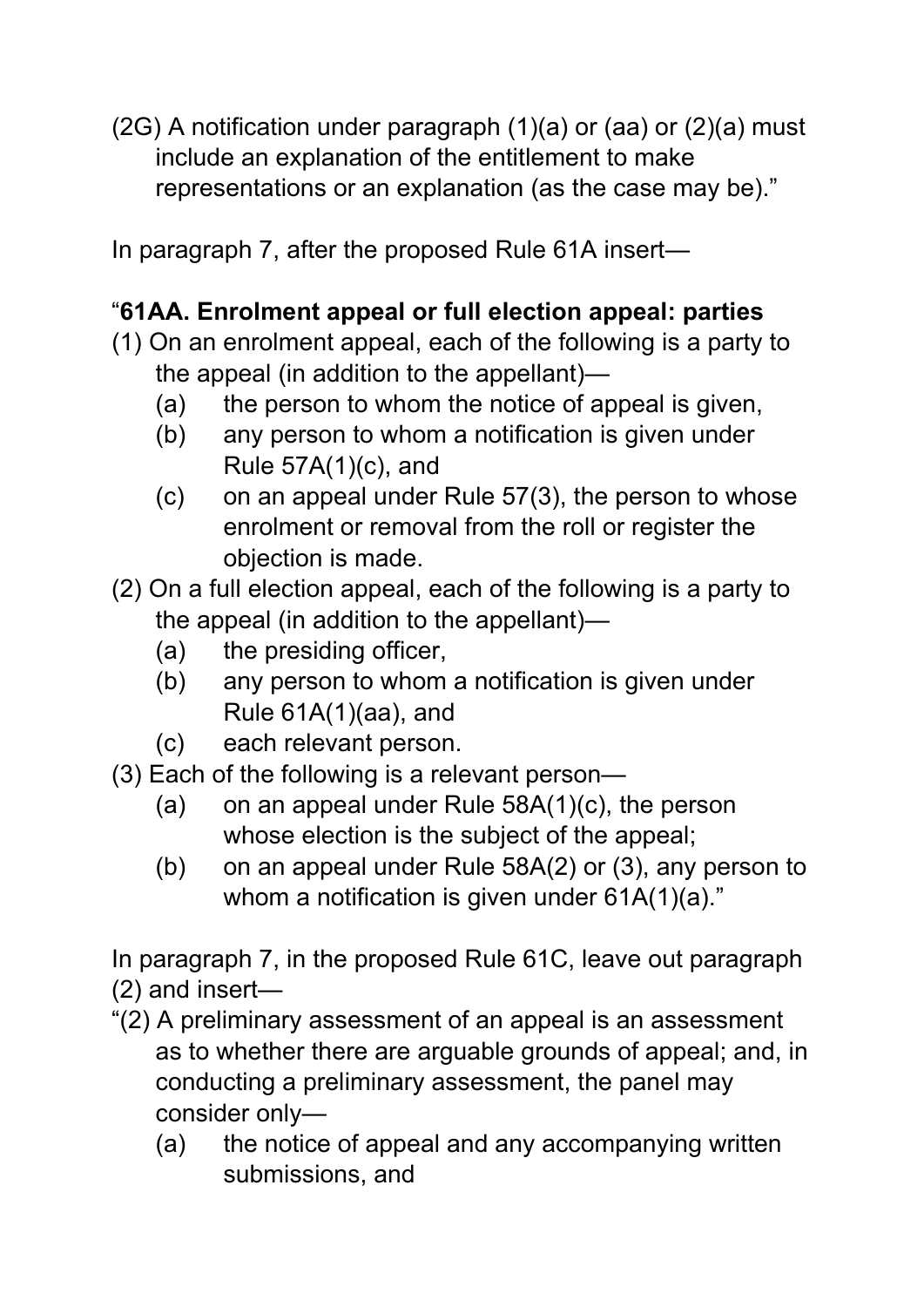(b) any representations or explanation made in accordance with Rule 57A(6) or 61A(2D)."

In paragraph 7, in the proposed Rule 61C(6), leave out "notify" and insert "give a written notification to".

In paragraph 7, in the proposed Rule 61D, leave out paragraph (1) and insert—

- "(1) A panel appointed under Rule 61B(2) may decide to consider the appeal only if , having regard to all the circumstances, it is satisfied that there is a good reason to allow the appeal to proceed.
	- (1A) The matters which the panel considers in making that decision must include—
		- (a) the purported notice of appeal and any accompanying written submissions (whether on the question of why notice of appeal was not given within the required period or on any other point), and
		- (b) any representations made in accordance with Rule 57A(8) or 61A(2F)."

In paragraph 7, in the proposed Rule 61D(2), leave out subparagraph (c) and insert—

"(c) the panel must ensure that any notification required under Rule 57A(1)(b) or (c) or 61A(a) or (aa) is given (and Rule 57A(4) to (6) and (9) or 61A(2A) to (2D) and (2G) applies accordingly)."

In paragraph 7, in the proposed Rule 61D, after paragraph (2) insert—

"(2A) Where the panel has decided to consider the appeal and the period for making representations in accordance with Rule 57A(6) or 61A(2D) has expired, the panel may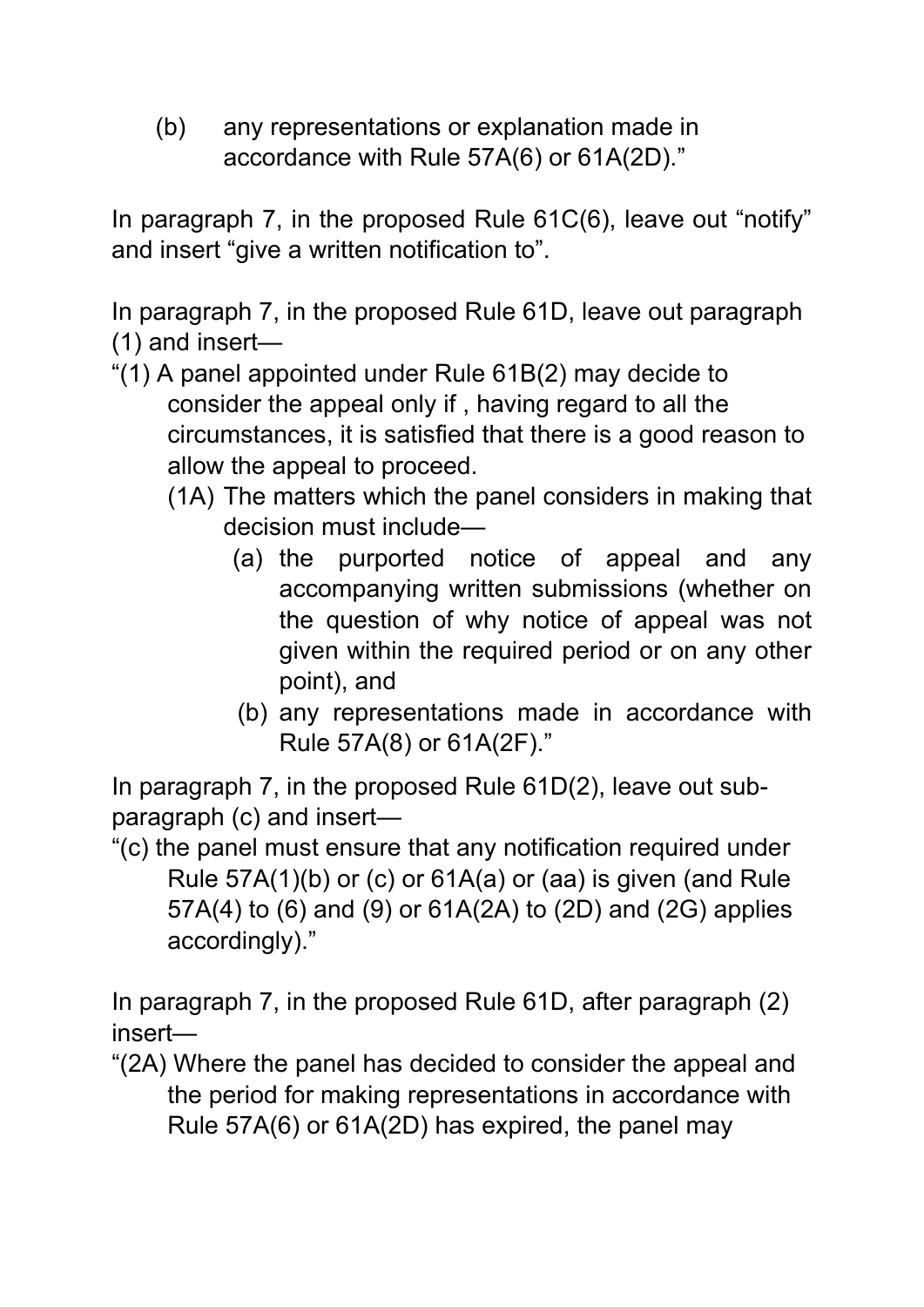proceed to conduct a preliminary assessment of the appeal under Rule 61C."

In paragraph 7, in the proposed Rule 61D(3), leave out "notify" and insert "give a written notification to".

#### **Paragraph 8**

In paragraph 8, in the proposed Rule 61H(2), leave out "notify" and insert "give a written notification to".

### **ITEM 507 HOUSE OF LAITY ELECTION RULES 2020 (GS 2164)**

Mr David Lamming (St. Edmundsbury and Ipswich) to move the following amendments—

#### **Rule 36**

In Rule 36(1), after sub-paragraph (c) insert ", and

(d) in the case of an appeal under Rule 32(1) or (2), give a written notification to the person whose nomination is the subject of the appeal."

In Rule 36, after paragraph (1) insert—

- "(1A) A person to whom a notification is given under paragraph (1)(b) or (d) is entitled to make written representations to the relevant judge on a decision to which the appeal relates.
- (1B) The presiding officer is entitled to provide the relevant judge with a written explanation of the reasons for any decision made by the officer to which the appeal relates.
- (1C) A person to whom a notification is given under paragraph (1)(c) is entitled to provide the relevant judge with a written explanation of the reasons for the decision which that person made.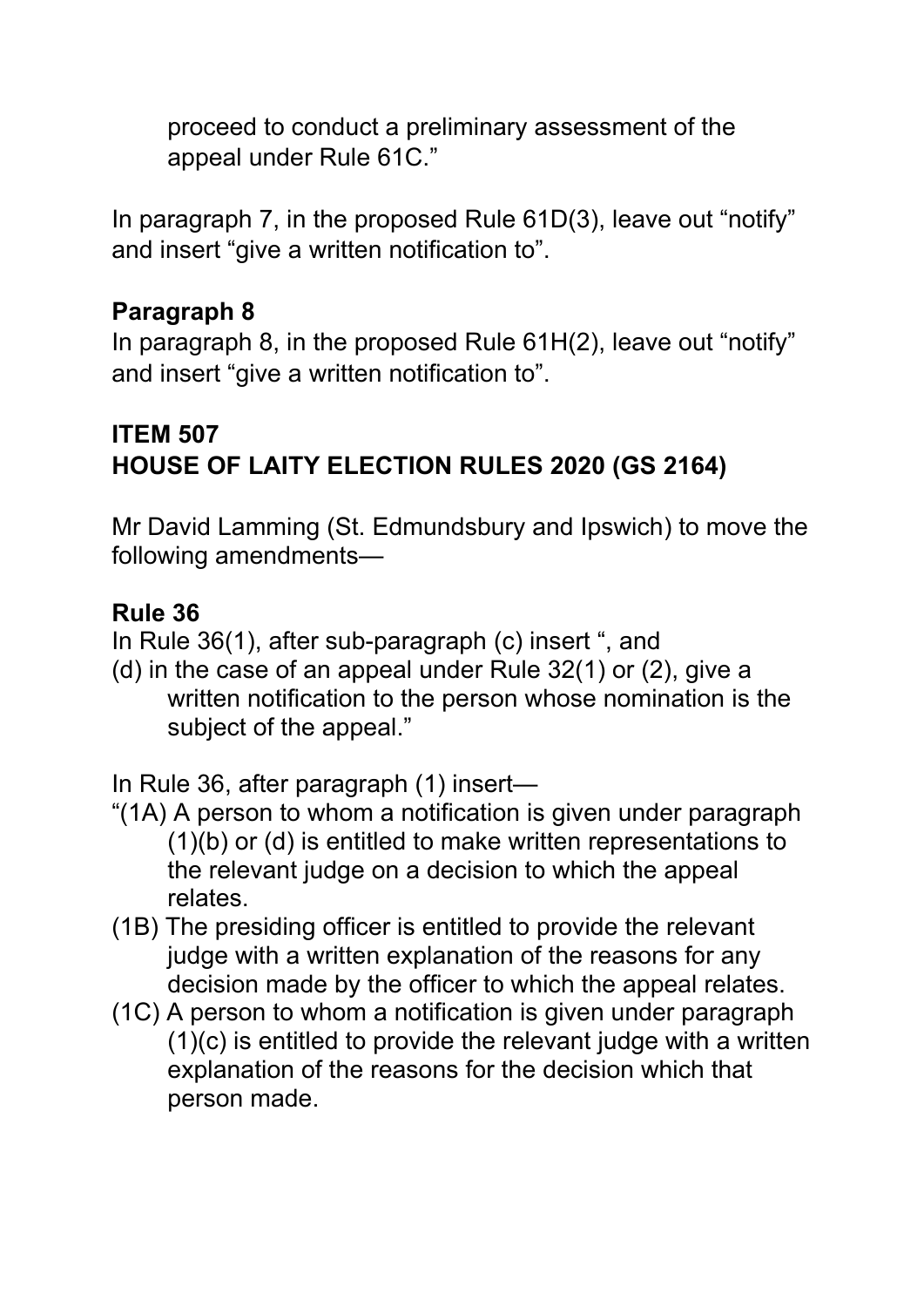- (1D) Representations under paragraph (1A) or an explanation under paragraph (1B) or (1C) must be made within seven days of the referral of the notice of appeal.
- $(1E)$  A notification under paragraph  $(1)(b)$ ,  $(c)$  or  $(d)$  must include an explanation of the entitlement to make representations or an explanation (as the case may be)."

## **After Rule 36**

#### After Rule 36, insert—

#### "**36A. Summary election appeal: parties**

- (1) On a summary election appeal, each of the following is a party to the appeal (in addition to the appellant)—
	- (a) the presiding officer,
	- (b) any person to whom a notification is given under Rule 36(1)(c), and
	- (c) each relevant person.
- (2) Each of the following is a relevant person—
	- (a) on an appeal under Rule 32(1) or (2), the person whose nomination is the subject of the appeal;
	- (b) on an appeal under Rule 33(1)(a) or (b), the person whose election is the subject of the appeal;
	- (c) on an appeal under Rule 33(5), any person to whom a notification is given under Rule 36(1)(b)."

### **Rule 37**

In Rule 37(2), leave out sub-paragraph (b) and insert—

"(b) any representations or explanation made in accordance with Rule 36(1D)."

### **Rule 39**

In Rule 39(1), after paragraph (a) insert—

- "(aa) if any decision to which the appeal relates was made by a person other than the presiding officer, give a written notification to that person,
- (ab) in the case of an appeal under Rule 31(2), give a written notification to the person to whose inclusion on the list objection is made,".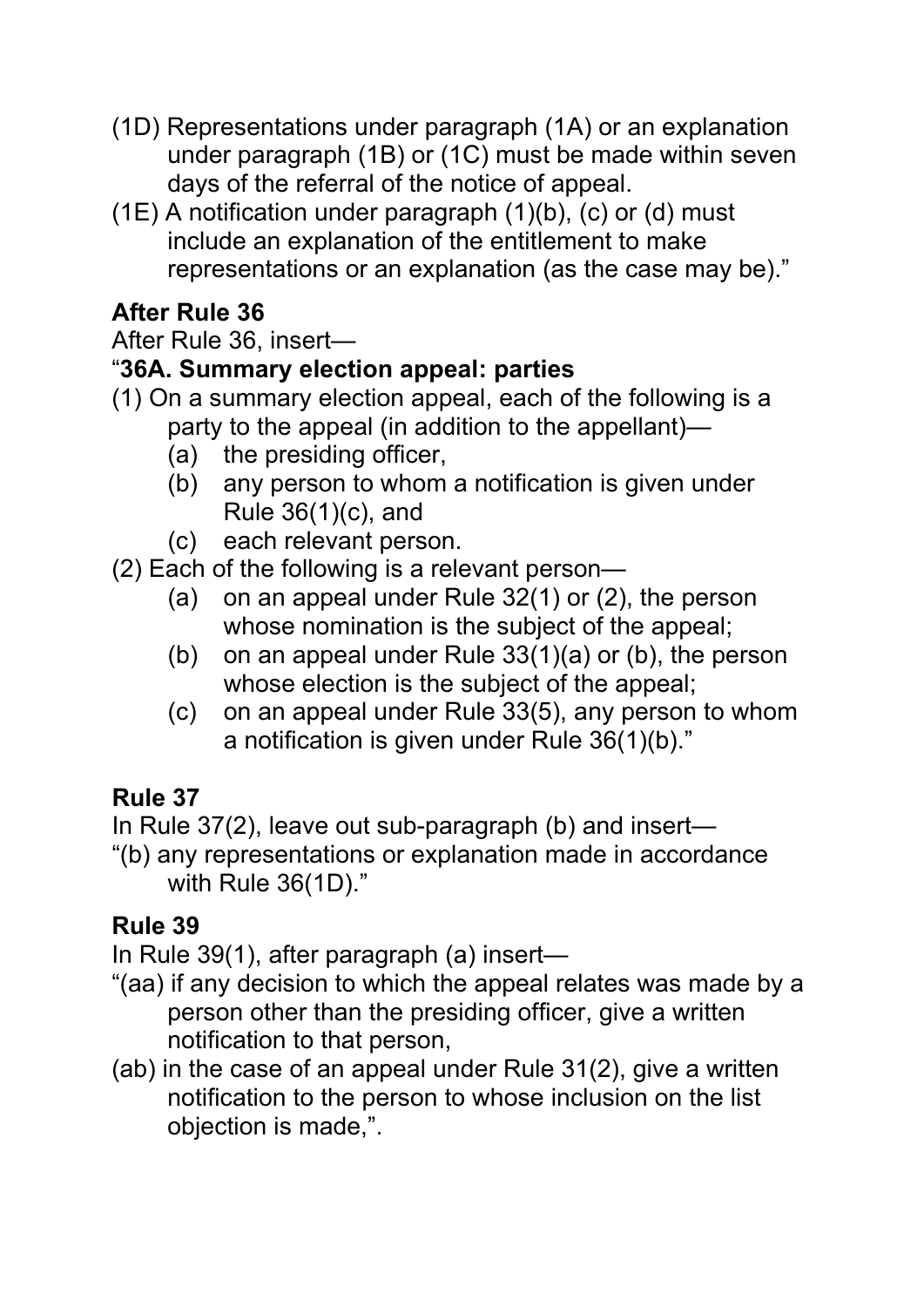In Rule 39(2), in sub-paragraph (a), leave out "candidate in the election" and insert "person referred to in paragraph (1)(a), (aa) and (ab)".

In Rule 39, after paragraph (3) insert—

- "(3A) A person to whom a notification is given under paragraph (1)(a) or (ab) is entitled to make written representations to the panel appointed under Rule 40(1) on a decision to which the appeal relates.
- (3B) The presiding officer is entitled to provide that panel with a written explanation of the reasons for any decision made by the officer to which the appeal relates.
- (3C) A person to whom a notification is given under paragraph (1)(aa) is entitled to provide that panel with a written explanation of the reasons for the decision which that person made.
- (3D) Representations under paragraph (3A) or an explanation under paragraph (3B) or (3C) must be made within 28 days of referral of the notice of appeal.
- (3E) The presiding officer and any person to whom a notification is given under paragraph (2)(a) are each entitled to make written representations to the panel appointed under Rule 40(2) on the question of whether the panel should consider the appeal.
- (3F) Representations under paragraph (3E) must be made within seven days of the notification under paragraph (2)(a) being given.
- (3G) A notification under paragraph (1)(a), (aa) or (ab) or (2)(a) must include an explanation of the entitlement to make representations or an explanation (as the case may be)."

### **After Rule 39**

After Rule 39 insert—

#### **"39A. Full election appeal: parties**

- (1) On a full election appeal, each of the following is a party to
	- the appeal (in addition to the appellant)—
	- (a) the presiding officer,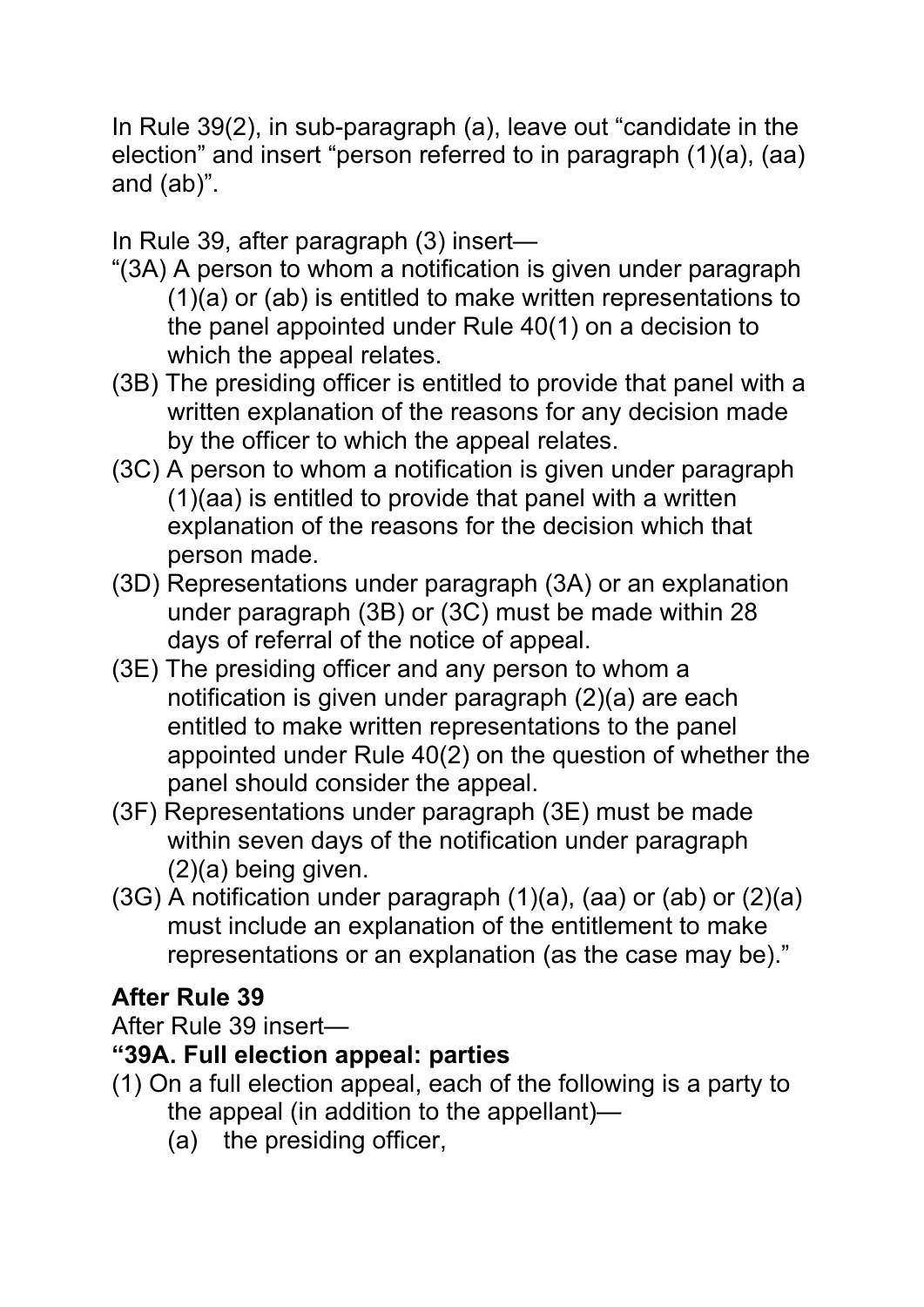- (b) any person to whom a notification is given under Rule 39(1)(aa), and
- (c) each relevant person.
- (2) Each of the following is a relevant person—
	- (a) on an appeal under Rule 31(2), any person to whom a notification is given under Rule 39(1)(ab);
	- (b) on an appeal under Rule 33(1)(c), the person whose election is the subject of the appeal;
	- (c) on an appeal under Rule 33(2), (3) or (4), any person to whom a notification is given under Rule 39(1)(a)."

# **Rule 41**

In Rule 41, leave out paragraph (2) and insert—

- "(2) A preliminary assessment of an appeal is an assessment as to whether there are arguable grounds of appeal; and, in conducting a preliminary assessment, the panel may consider only—
	- (a) the notice of appeal and any accompanying written submissions, and
	- (b) any representations or explanation made in accordance with Rule 39(3D)."

In Rule 41(6), leave out "notify" and insert "give a written notification to".

# **Rule 42**

In Rule 42, leave out paragraph (1) and insert—

- "(1) A panel appointed under Rule 40(2) may decide to consider the appeal only if it is satisfied that it would be equitable to allow the appeal to proceed, having regard to the degree of prejudice which would be suffered by any of the parties to the appeal.
- (1A) In making that decision, the panel may consider only—
	- (a) the purported notice of appeal and any accompanying written submissions, and
	- (b) any representations made in accordance with Rule 39(3F)."

In Rule 42(2), leave out sub-paragraph (c) and insert—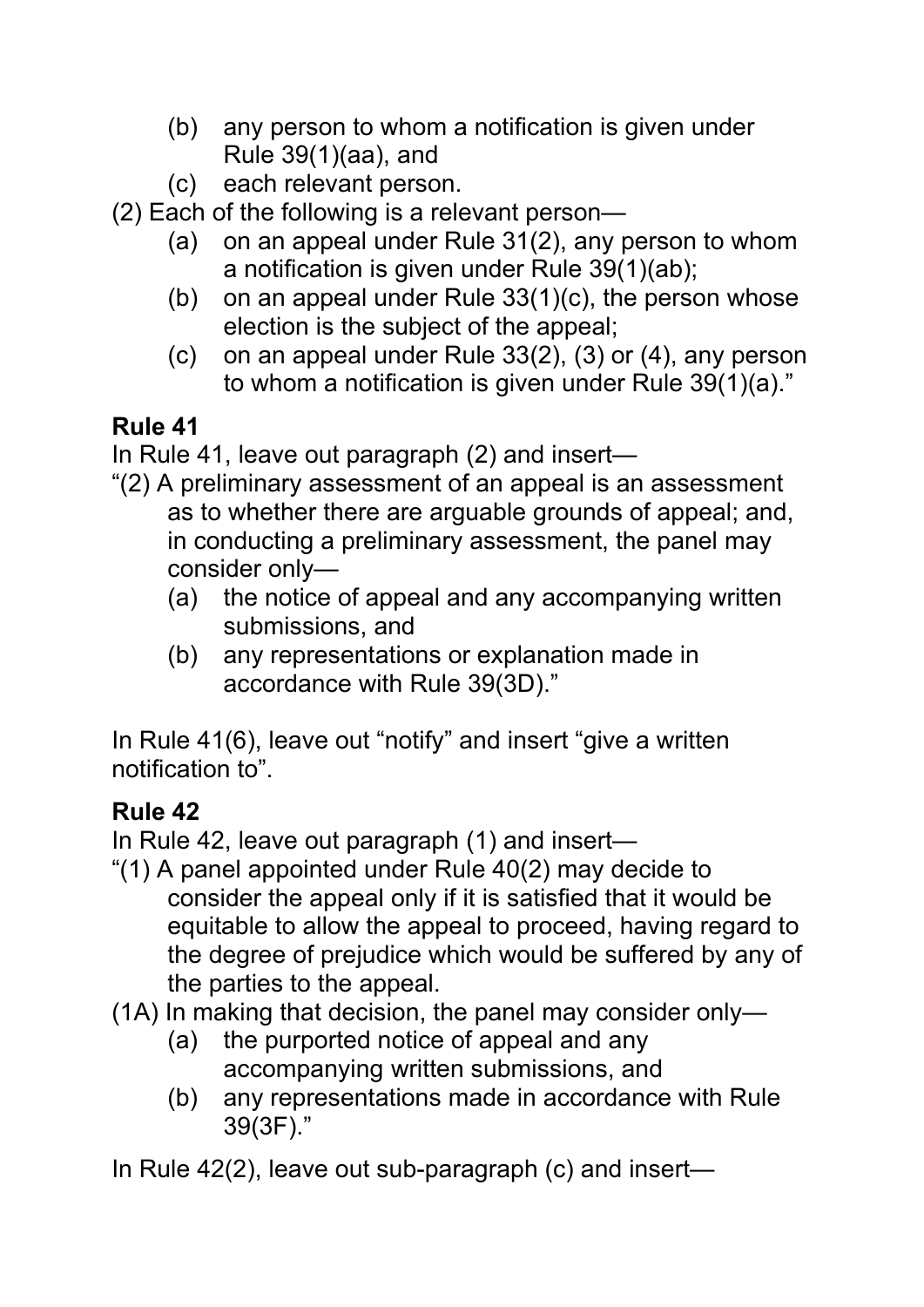"(c) the panel must ensure that any notification required under Rule 39(1) is given (and Rule 39(3A) to (3D) and (3G) applies accordingly)."

In Rule 42, after paragraph (2) insert—

"(2A) Where the panel has decided to consider the appeal and the period for making representations in accordance with Rule 39(3D) has expired, the panel may proceed to conduct a preliminary assessment of the appeal under Rule 41."

In Rule 42(3), leave out "notify" and insert "give a written notification to".

#### **Rule 45**

In Rule 45(2), leave out "notify" and insert "give a written notification to".

#### **ITEM 508**

# **CLERGY ELECTION RULES 2020 (GS 2165)**

Mr David Lamming (St. Edmundsbury and Ipswich) to move the following amendments—

#### **Rule 53**

In Rule 53(1), after sub-paragraph (c) insert ", and

(d) in the case of an appeal under Rule 49(1) or (2), give a written notification to the person whose nomination is the subject of the appeal."

In Rule 53, after paragraph (1) insert—

- "(1A) A person to whom a notification is given under paragraph (1)(b) or (d) is entitled to make written representations to the relevant judge on a decision to which the appeal relates.
- (1B) The presiding officer is entitled to provide the relevant judge with a written explanation of the reasons for any decision made by the officer to which the appeal relates.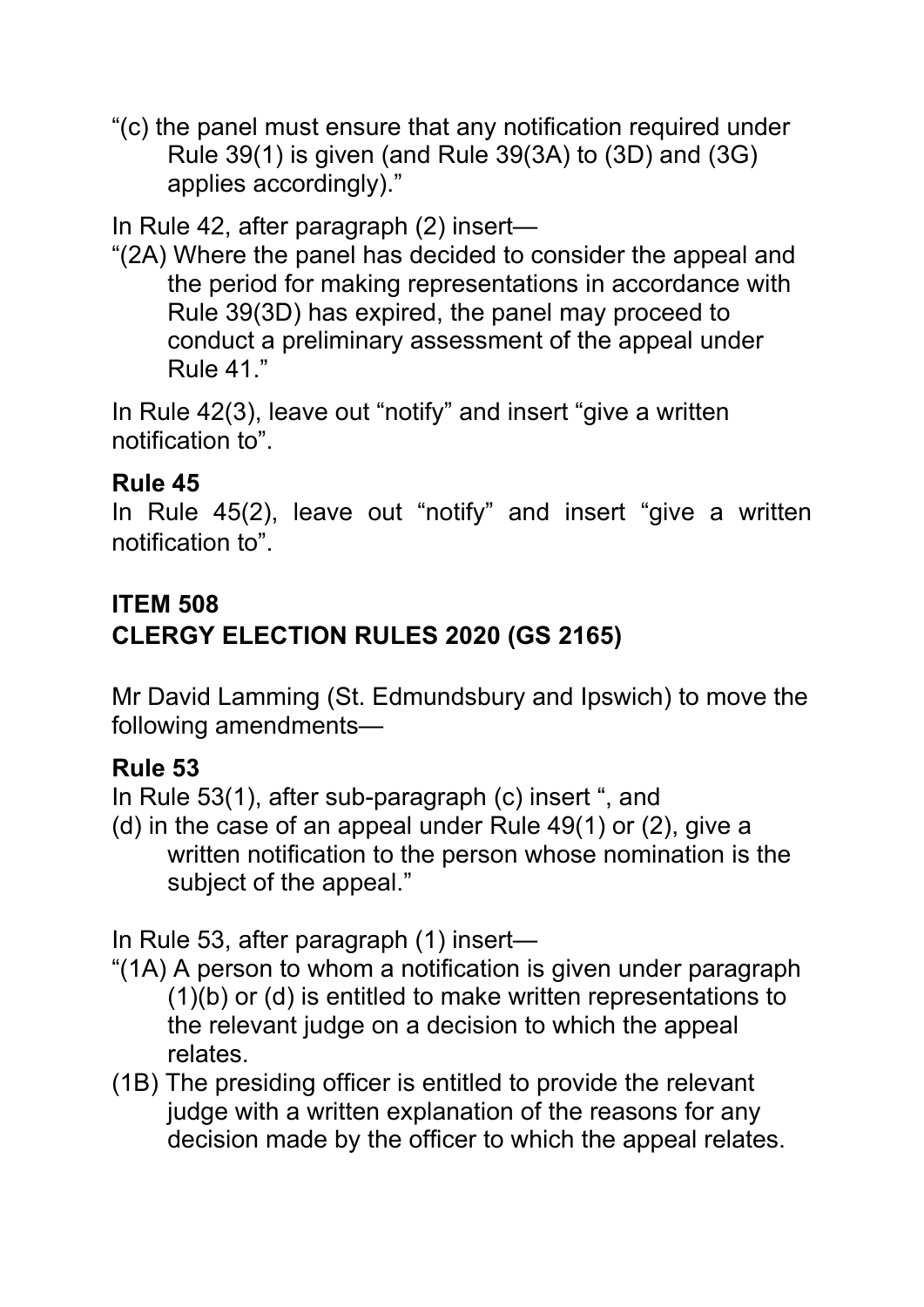- (1C) A person to whom a notification is given under paragraph (1)(c) is entitled to provide the relevant judge with a written explanation of the reasons for the decision which that person made.
- (1D) Representations under paragraph (1A) or an explanation under paragraph (1B) or (1C) must be made within seven days of the referral of the notice of appeal.
- $(1E)$  A notification under paragraph  $(1)(b)$ ,  $(c)$  or  $(d)$  must include an explanation of the entitlement to make representations or an explanation (as the case may be)."

# **After Rule 53**

After Rule 53, insert—

## "**53A. Summary election appeal: parties**

- (1) On a summary election appeal, each of the following is a party to the appeal (in addition to the appellant)—
	- (a) the presiding officer,
	- (b) any person to whom a notification is given under Rule 53(1)(c), and
	- (c) each relevant person.
- (2) Each of the following is a relevant person—
	- (a) on an appeal under Rule 49(1) or (2), the person whose nomination is the subject of the appeal;
	- (b) on an appeal under Rule 50(1)(a) or (b), the person whose election is the subject of the appeal;
	- (c) on an appeal under Rule 50(5), any person to whom a notification is given under Rule 53(1)(b)."

# **Rule 54**

In Rule 54(2), leave out sub-paragraph (b) and insert—

"(b) any representations or explanation made in accordance with Rule 53(1D)."

# **Rule 56**

In Rule 56(1), after paragraph (a) insert—

"(aa) if any decision to which the appeal relates was made by a person other than the presiding officer, give a written notification to that person,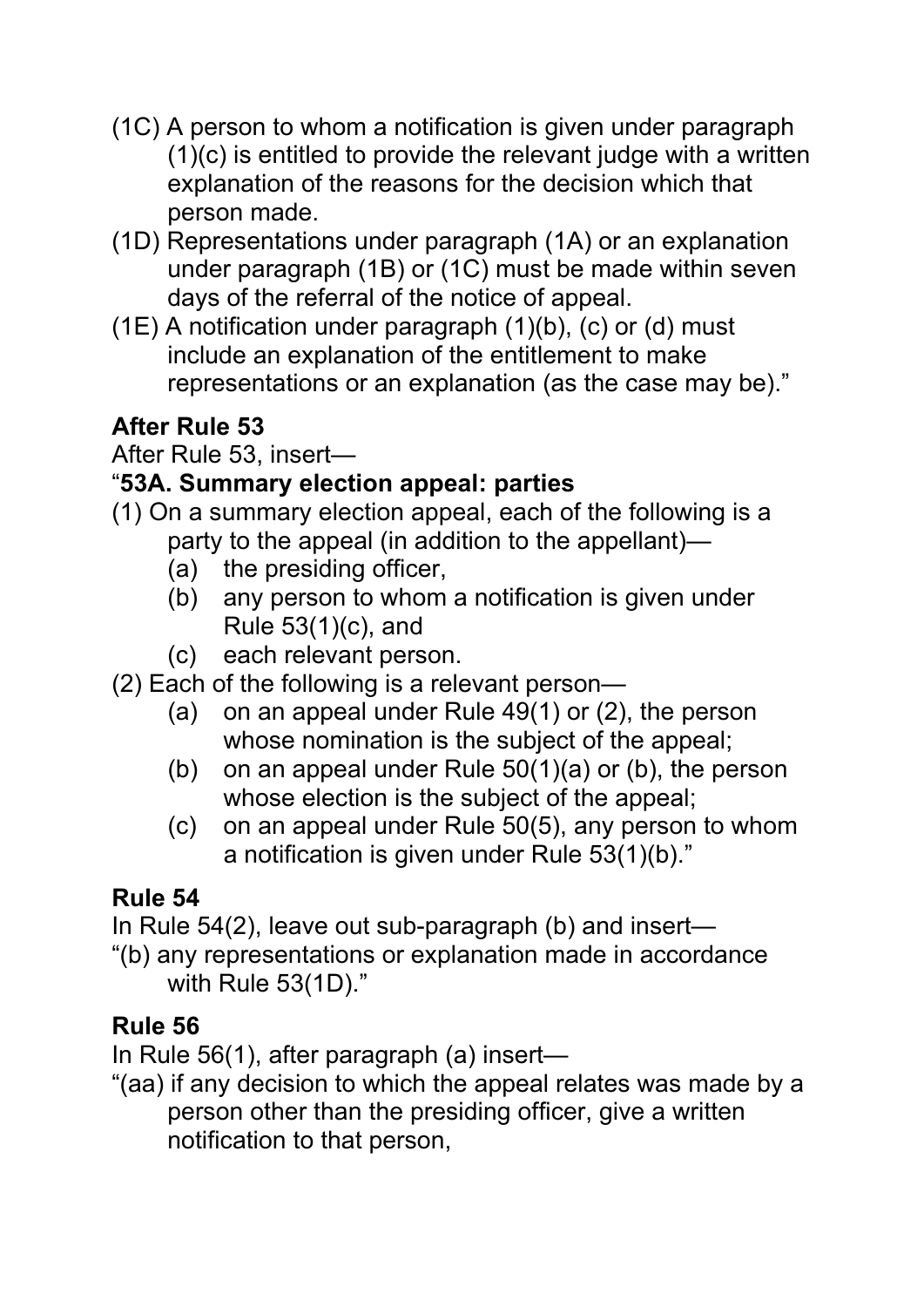(ab) in the case of an appeal under Rule  $48(2)$ ,  $(4)$ ,  $(6)$  or  $(8)$ , give a written notification to the person in respect of whom the objection is made,".

In Rule 56(2), in sub-paragraph (a), leave out "candidate in the election" and insert "person referred to in paragraph (1)(a), (aa) and (ab)".

In Rule 56, after paragraph (3) insert—

- "(3A) A person to whom a notification is given under paragraph (1)(a) or (ab) is entitled to make written representations to the panel appointed under Rule 57(1) on a decision to which the appeal relates.
- (3B) The presiding officer is entitled to provide that panel with a written explanation of the reasons for any decision made by the officer to which the appeal relates.
- (3C) A person to whom a notification is given under paragraph (1)(aa) is entitled to provide that panel with a written explanation of the reasons for the decision which that person made.
- (3D) Representations under paragraph (3A) or an explanation under paragraph (3B) or (3C) must be made within 28 days of referral of the notice of appeal.
- (3E) The presiding officer and any person to whom a notification is given under paragraph (2)(a) are each entitled to make written representations to the panel appointed under Rule 57(2) on the question of whether the panel should consider the appeal.
- (3F) Representations under paragraph (3E) must be made within seven days of the notification under paragraph (2)(a) being given.
- $(3G)$  A notification under paragraph  $(1)(a)$ ,  $(aa)$  or  $(ab)$  or  $(2)(a)$ must include an explanation of the entitlement to make representations or an explanation (as the case may be)."

# **After Rule 56**

After Rule 56 insert—

**"56A. Full election appeal: parties**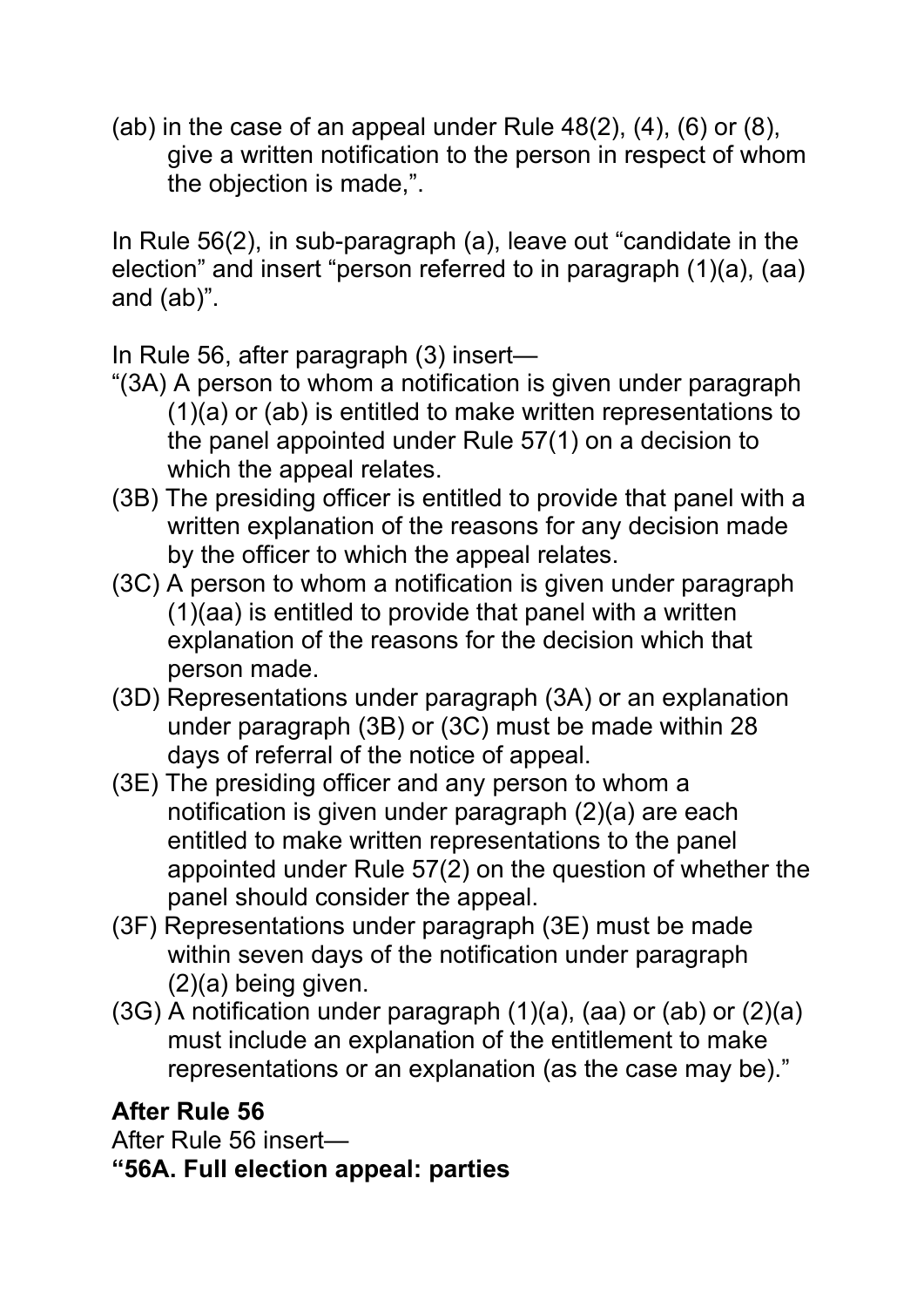- (1) On a full election appeal, each of the following is a party to the appeal (in addition to the appellant)—
	- (a) the presiding officer,
	- (b) any person to whom a notification is given under Rule 56(1)(aa), and
	- (c) each relevant person.
- (2) Each of the following is a relevant person—
	- (a) on an appeal under Rule  $48(2)$ ,  $(4)$ ,  $(6)$  or  $(8)$ , any person to whom a notification is given under Rule 56(1)(ab);
	- (b) on an appeal under Rule  $50(1)(c)$ , the person whose election is the subject of the appeal;
	- (c) on an appeal under Rule 50(2), (3) or (4), any person to whom a notification is given under 56(1)(a)."

## **Rule 58**

In Rule 58, leave out paragraph (2) and insert—

- "(2) A preliminary assessment of an appeal is an assessment as to whether there are arguable grounds of appeal; and, in conducting a preliminary assessment, the panel may consider only—
	- (a) the notice of appeal and any accompanying written submissions, and
	- (b) any representations or explanation made in accordance with Rule 56(3D)."

In Rule 58(6), leave out "notify" and insert "give a written notification to".

# **Rule 59**

#### **Rule 59**

In Rule 59, leave out paragraph (1) and insert—

"(1) A panel appointed under Rule 57(2) may decide to consider the appeal only if, having regard to all the circumstances, it is satisfied that there is a good reason to allow the appeal to proceed.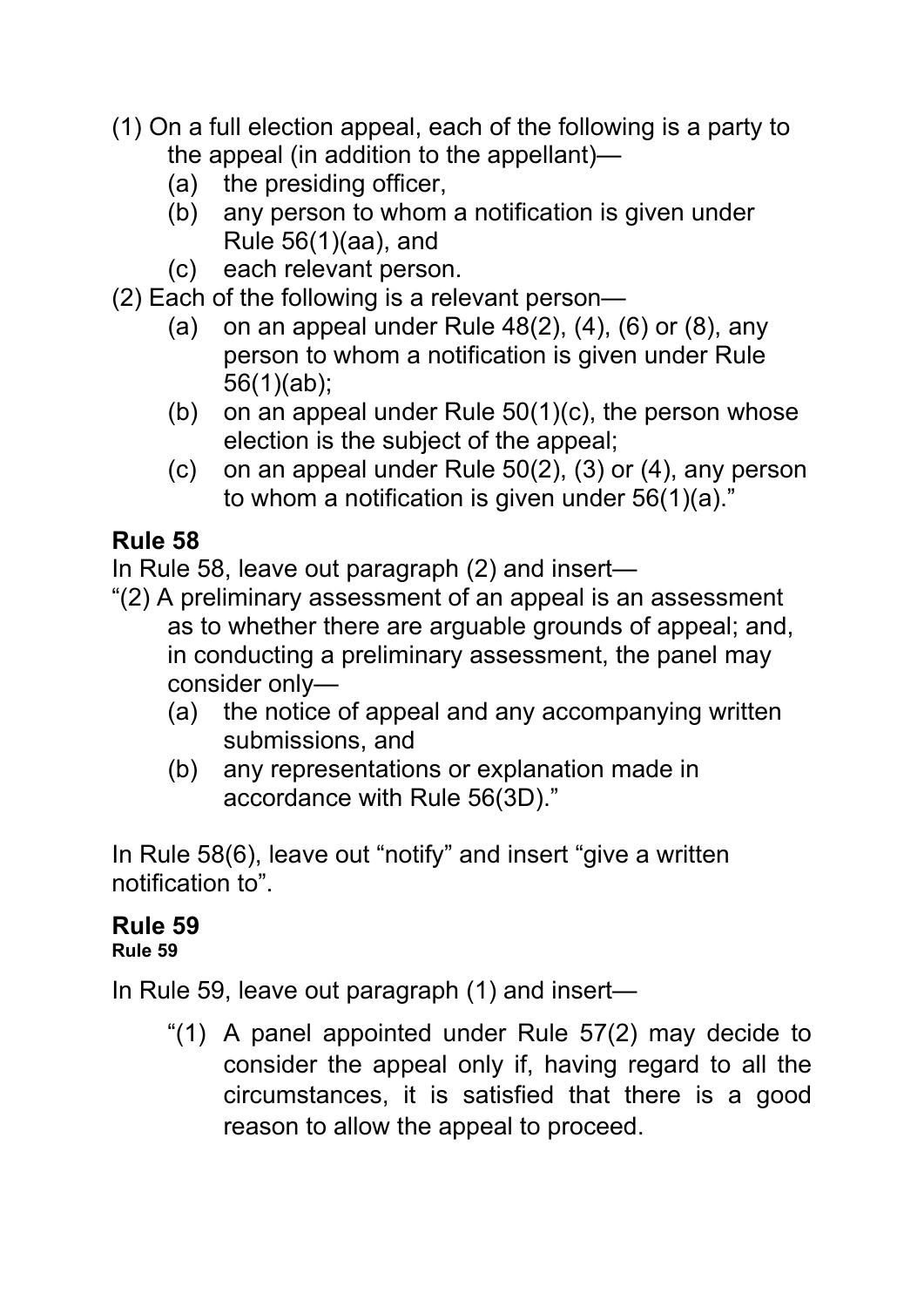- (1A) The matters which the panel considers in making that decision must include—
	- (a) the purported notice of appeal and any accompanying written submissions (whether on the question of why notice of appeal was not given within the required period or on any other point), and
	- (b) any representations made in accordance with Rule 56(3F)."

In Rule 59(2), leave out sub-paragraph (c) and insert—

"(c) the panel must ensure that each notification required under Rule 56(1) is given to the person concerned (and, once that has been done, Rule 56(3A) to (3D) and (3G) applies in relation to the notification)."

In Rule 59, after paragraph (2) insert—

"(2A)Where the panel has decided to consider the appeal and the period for making representations in accordance with Rule 56(3D) has expired, the panel may proceed to conduct a preliminary assessment of the appeal under Rule 58."

In Rule 59(3), leave out "notify" and insert "give a written notification to".

#### **Rule 62**

In Rule 62(2), leave out "notify" and insert "give a written notification to."

#### **ITEM 507**

### **CONVOCATIONS (ELECTIONS TO UPPER HOUSE) RULES 2020 (GS 2166)**

Mr David Lamming (St. Edmundsbury and Ipswich) to move the following amendments—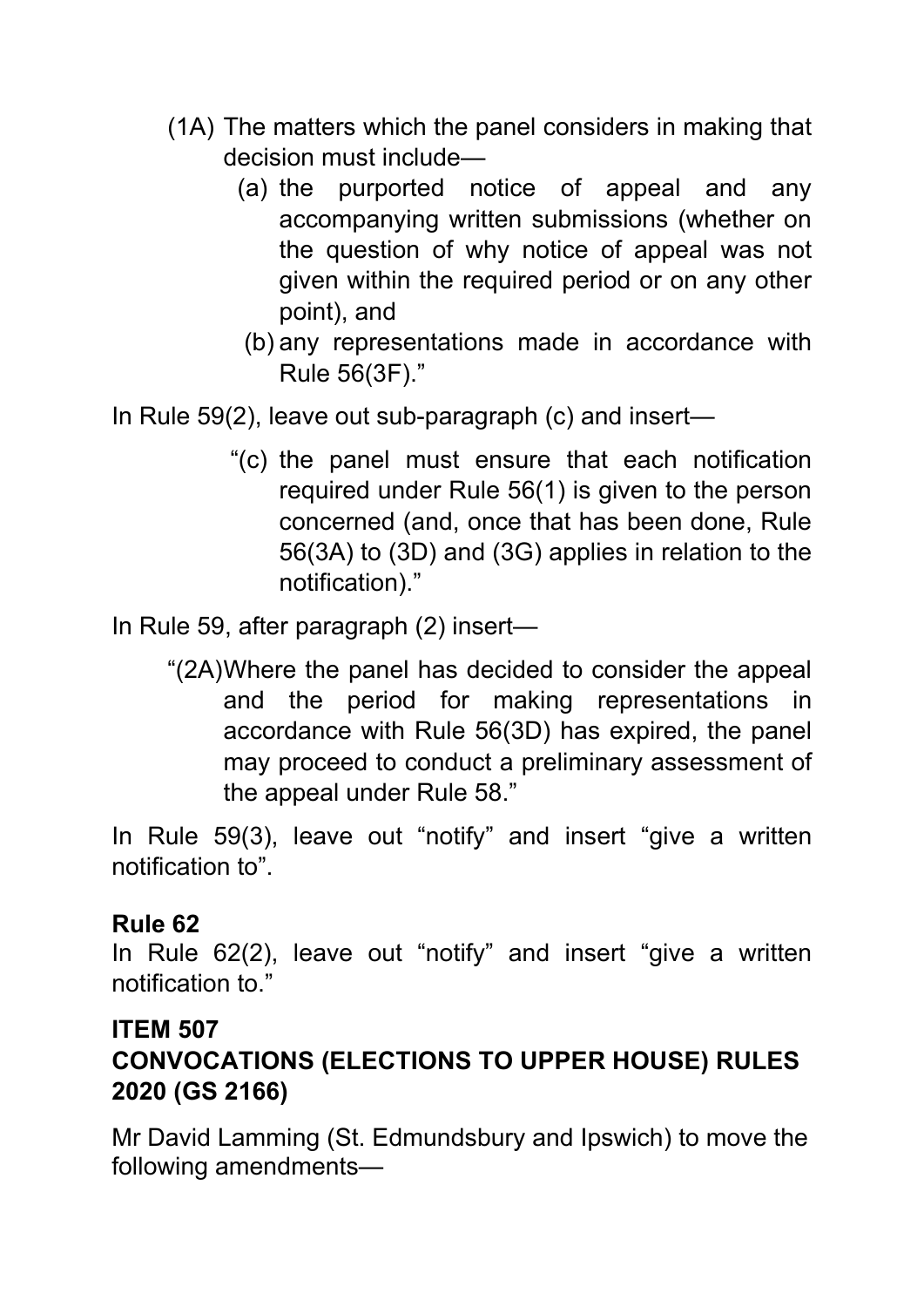#### **Rule 28**

In Rule 28(1), after sub-paragraph (c) insert ", and

(d) in the case of an appeal under Rule 24(1) or (2), give a notification by email to the person whose nomination is the subject of the appeal."

In Rule 28, after paragraph (1) insert—

- "(1A) A person to whom a notification is given under paragraph (1)(b) or (d) is entitled to make written representations to the relevant judge on a decision to which the appeal relates.
- (1B) A person to whom a notification is given under paragraph (1)(c) is entitled to provide the relevant judge with a written explanation of the reasons for the decision which that person made.
- (1C) Representations under paragraph (1A) or an explanation under paragraph (1B) must be made within seven days of the referral of the notice of appeal.
- (1D) A notification under paragraph (1)(b), (c) or (d) must include an explanation of the entitlement to make representations or an explanation (as the case may be)."

# **After Rule 28**

#### After Rule 28, insert—

### "**28A. Summary election appeal: parties**

- (1) On a summary election appeal, each of the following is a party to the appeal (in addition to the appellant)—
	- (a) any person to whom a notification is given under Rule 28(1)(c), and
	- (b) each relevant person.
- (2) Each of the following is a relevant person—
	- (a) on an appeal under Rule 24(1) or (2), the person whose nomination is the subject of the appeal;
	- (b) on an appeal under Rule 25(1)(a) or (b), the person whose election is the subject of the appeal;
	- (c) on an appeal under Rule 25(3), any person to whom a notification is given under Rule 28(1)(b)."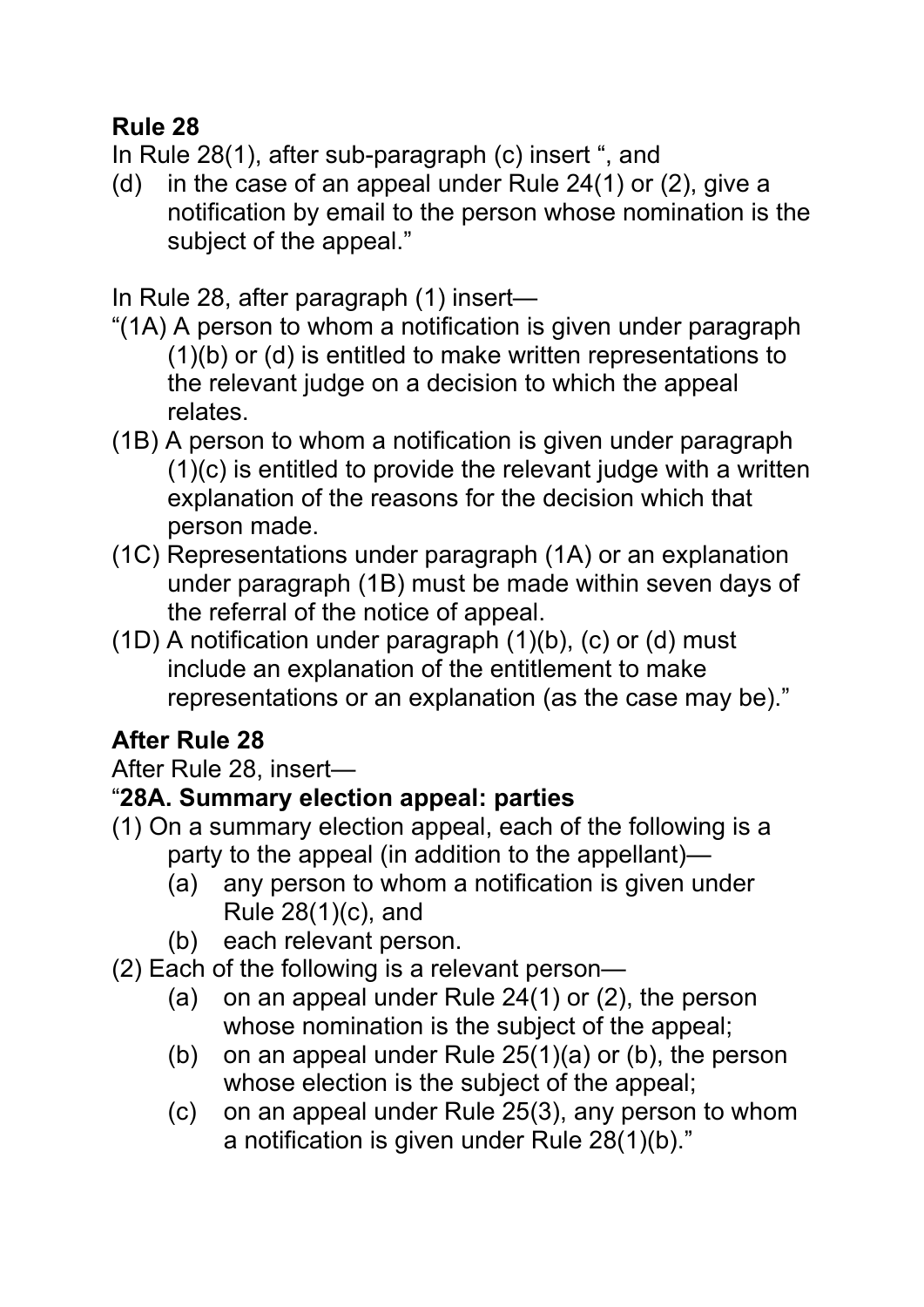#### **Rule 29**

In Rule 29(2), leave out sub-paragraph (b) and insert—

"(b) any representations or explanation made in accordance with Rule 28(1C)."

#### **Rule 30**

In Rule 30, leave out sub-paragraph (5) and insert—

- "(5) Where notice of a full election appeal is given, the archbishop must without delay (and in any event within 48 hours of receiving it unless in the meantime written notice is given to withdraw the appeal)—
	- (a) give a notification by email to each candidate in the election,
	- (b) give a notification by email to any person who made a decision to which the appeal relates, and
	- (c) in the case of an appeal under Rule 23(2), give a notification by email to the person in respect of whom the objection is made."
- (6) Where a purported notice of a full election appeal is given out of time, the archbishop must without delay (and in any event within 48 hours of receiving it unless in the meantime written notice is given to withdraw the appeal) give a notification by email to each person referred to in paragraph  $(5)(a)$ ,  $(b)$  and  $(c)$ .
- (7) A person to whom a notification is given under paragraph (5)(a) or (c) is entitled to make written representations to the panel appointed under Rule 31(1) on a decision to which the appeal relates.
- (8) A person to whom a notification is given under paragraph (5)(b) is entitled to provide that panel with a written explanation of the reasons for the decision which that person made.
- (9) Representations under paragraph (7) or an explanation under paragraph (8) must be made within 28 days of referral of the notice of appeal.
- (10) A person to whom a notification is given under paragraph (6) is entitled to make written representations to the panel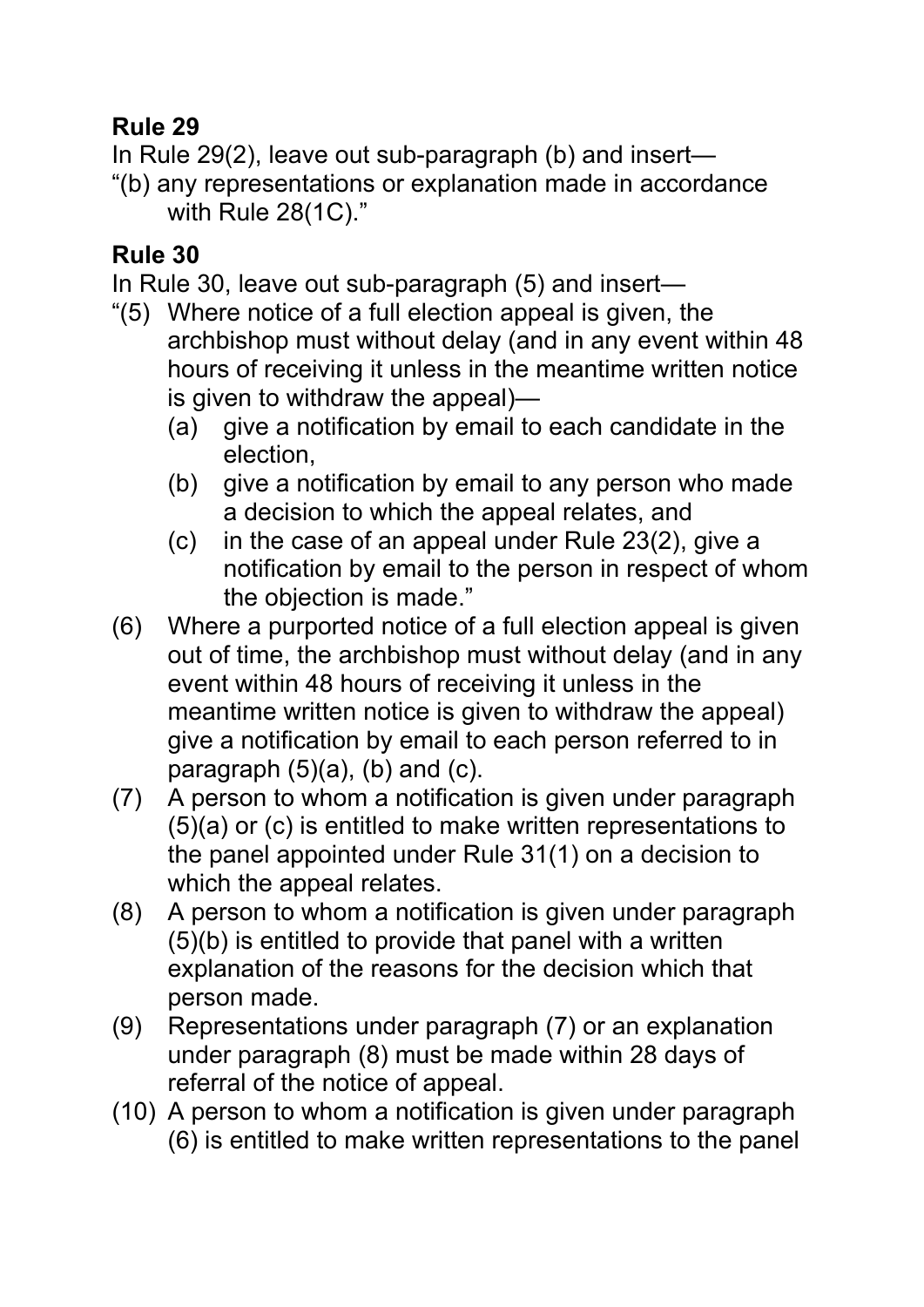appointed under Rule 31(2) on the question of whether the panel should consider the appeal.

(11) A notification under paragraph (5) or (6) must include an explanation of the entitlement to make representations or an explanation (as the case may be)."

# **After Rule 30**

After Rule 30 insert—

"30A. Full election appeal: parties

- (1) On a full election appeal, each of the following is a party to the appeal (in addition to the appellant)—
	- (a) any person to whom a notification is given under Rule 30(5)(b), and
	- (b) each relevant person.
- (2) Each of the following is a relevant person—
	- (a) on an appeal under Rule 23(2), any person to whom a notification is given under Rule 30(5)(c);
	- (b) on an appeal under Rule  $25(1)(c)$ , the person whose election is the subject of the appeal;
	- (c) on an appeal under Rule 25(2), any person to whom a notification is given under 30(5)(a)."

# **Rule 32**

In Rule 32, leave out paragraph (2) and insert—

- "(2) A preliminary assessment of an appeal is an assessment as to whether there are arguable grounds of appeal; and, in conducting a preliminary assessment, the panel may consider only—
	- (a) the notice of appeal and any accompanying written submissions, and
	- (b) any representations or explanation made in accordance with Rule 30(9)."

In Rule 32(6), after "notify" insert "by email".

### **Rule 33**

In Rule 33, leave out paragraph (1) and insert—